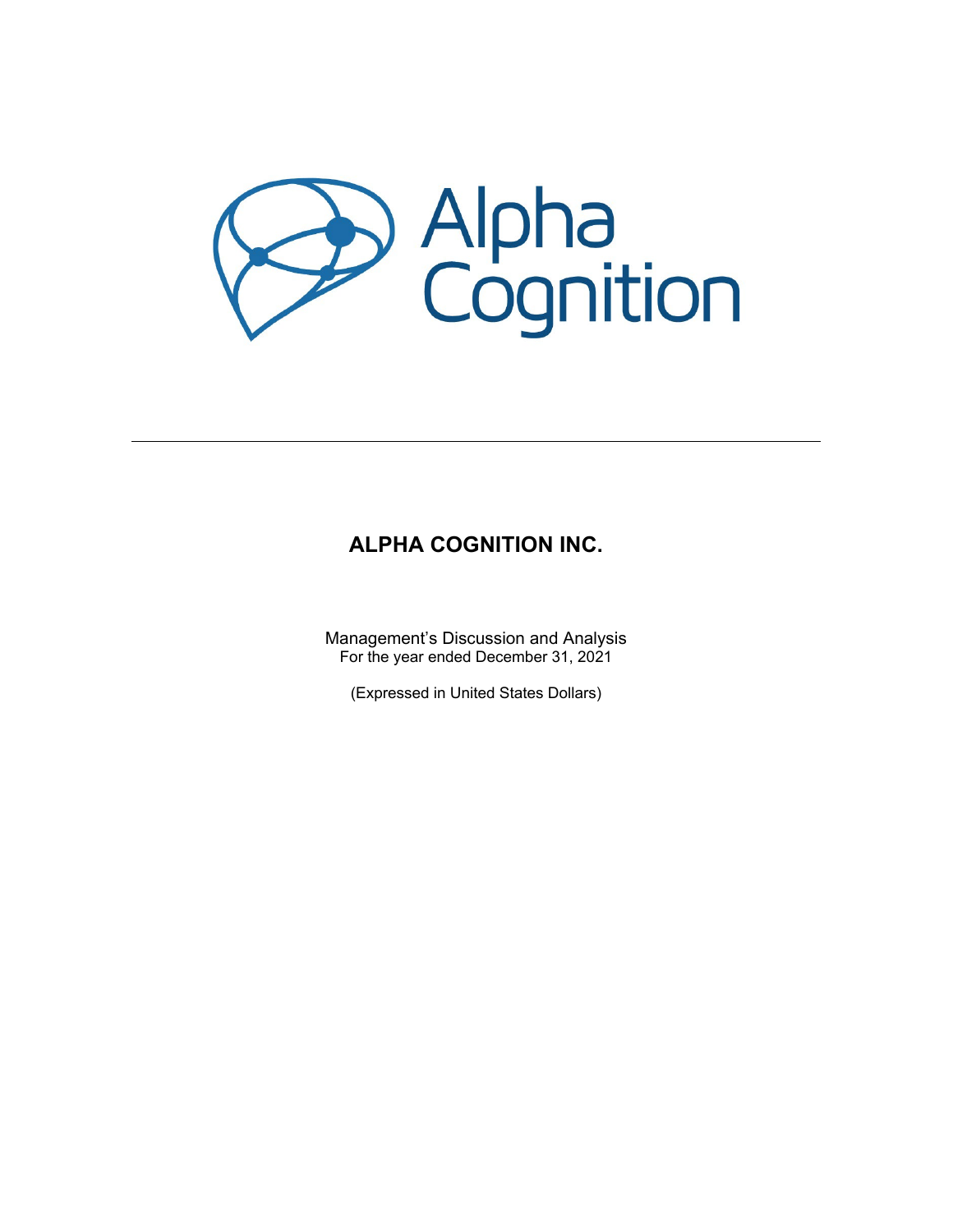### **MANAGEMENT'S DISCUSSION AND ANALYSIS**

This Management's Discussion and Analysis ("MD&A") of Alpha Cognition Inc. ("ACI" or the "Company"), formerly, Crystal Bridge Enterprises Inc., provides analysis of the Company's financial results for the year ended December 31, 2021. The following information should be read in conjunction with the accompanying audited financial statements and accompanying notes for the years ended December 31, 2021 and 2020, ("Annual Financial Statements") which have been prepared in accordance with International Financial Reporting Standards ("IFRS"). The Board of Directors of the Company have approved the information and disclosures contained in this MD&A. All figures are in United States dollars unless otherwise noted. Additional information relating to the Company is available on SEDAR at www.sedar.com.

### **FORWARD-LOOKING STATEMENTS**

The Company's Annual Financial Statements and this accompanying MD&A contain statements that constitute "forward-looking statements" within the meaning of National Instrument 51-102. Continuous Disclosure Obligations of the Canadian Securities Administrators.

### *It is important to note that, unless otherwise indicated, forward-looking statements in this MD&A describe the Company's expectations as of April 26, 2022.*

Forward-looking information is subject to known and unknown risks, uncertainties and other factors that may cause the Company's actual results, level of activity, performance or achievements to be materially different from those expressed or implied by such forward-looking information. The information set forth in this MD&A contains statements concerning future results, future performance, intentions, objectives, plans and expectations that are, or may be deemed to be, "forward-looking statements". These statements concerning possible or assumed future results of operations of the Company are preceded by, followed by or include the words "believes", "expects", "anticipates", "estimates", "intends", "plans", "forecasts", or similar expressions. Forward-looking statements are not guarantees of future performance. These forward-looking statements are based on current expectations that involve certain risks, uncertainties and assumptions. Assumptions relating to the foregoing involve judgments with respect to, among other things, future economic, competitive and market conditions and future business decisions, all of which are difficult or impossible to predict accurately and many of which underlying the forward-looking statements are reasonable, any of the assumptions could prove inaccurate. These factors should be considered carefully, and readers should not place undue reliance on forward-looking statements. The Company has no intention and undertakes no obligation to update or revise any forward-looking statements, whether written or oral that may be made by or on the Company's behalf, except as may be required by applicable law.

All of the Company's public disclosure filings may be accessed via [www.sedar.com](http://www.sedar.com/) and readers are urged to review these materials.

### **COMPANY DESCRIPTION**

ACI is the parent company of Alpha Cognition Canada Inc. ("ACI Canada"), formerly Alpha Cognition Inc. The Company operates from its four offices located in Charlottetown, Prince Edward Island; Vancouver, British Columbia; West Palm Beach, Florida and Frisco, Texas and is in the business of researching and developing pharmaceutical treatments for neurological diseases. The Company's lead product candidate is ALPHA-1062, a new patented drug developed for the treatment of Alzheimer's Disease. ALPHA-1062 is a next generation Alzheimer's treatment offering alternative routes of administration. The Company is also developing ALPHA-0602, Progranulin, a protein that has a potent ability to protect neurons that are under stress. ALPHA-0602 is a specific form of Progranulin that the Company is developing for the treatment of amyotrophic lateral sclerosis ("ALS").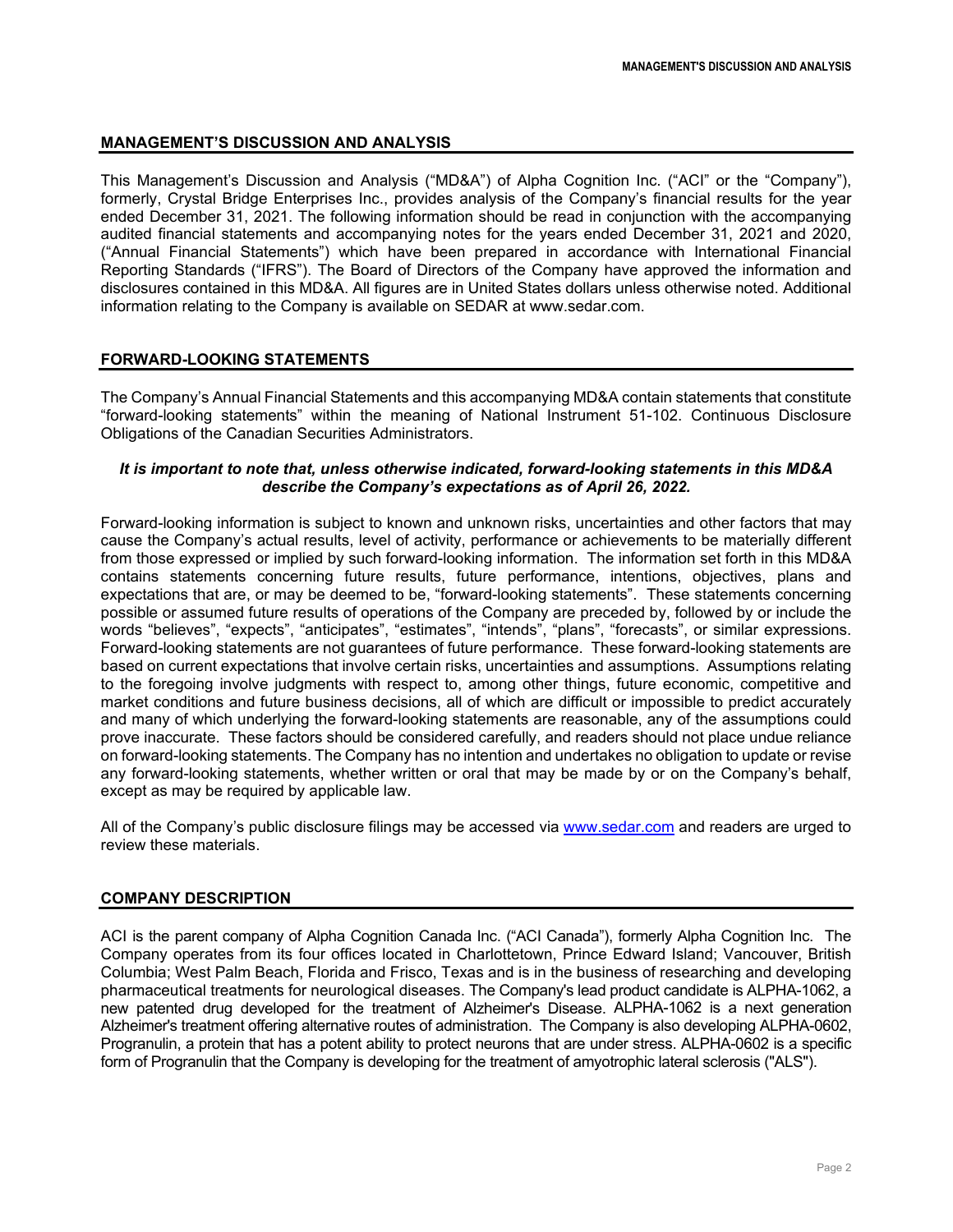On March 18, 2021, the Company announced the successful closing of a business combination with ACI Canada (the "Transaction"). Pursuant to the Transaction, ACI Canada was acquired by and became a wholly-owned subsidiary of ACI. As part of the Transaction, on March 18, 2021, the Company changed its name to Alpha Cognition Inc. and ACI Canada changed its name to Alpha Cognition Canada Inc. At the time of completion of the Transaction, ACI had 59,171,932 shares issued and outstanding which included 57,531,875 common shares issued to former ACI Canada shareholders, representing 97.23% of the Company's issued and outstanding shares. Initially, the common shares of the Company issued in connection with the Transaction were listed on TSX-V under the ticker symbol "CRYS", effective March 30, 2021, the trading symbol of ACI was changed to "ACOG".

Upon closing of the Transaction, the shareholders of ACI Canada owned 97.23% of the shares of the Company, and as a result, the transaction is considered a reverse acquisition of the Company by ACI Canada. All previous common shares, share options, and warrants were exchanged at a ratio of one share of ACI Canada for one of ACI. For accounting purposes, ACI Canada is considered the acquirer of the Company accordingly, the consolidated financial statements are in the name of Alpha Cognition Inc.; however, they are a continuation of the financial statements of ACI Canada (Refer to Reverse Acquisition section).

# **ALPHA-1062**

ALPHA-1062 is a patented new chemical entity. When absorbed through mucosal tissue or ingested it is enzymatically converted to an active moiety that has previously been approved by U.S. FDA and marketed by Janssen, a wholly-owned subsidiary of Johnson & Johnson, as Razadyne (generic name is galantamine) in North America, and as Reminyl in Europe and elsewhere. Patients treated with Razadyne experience gastrointestinal side effects which can limit its effectiveness. ALPHA-1062 however, prior to conversion and during the absorption and ingestion process, may have reduced gastrointestinal side effects which could result in reduced up-titration periods and may facilitate immediate dosing at therapeutic levels. Drugs that convert from an inert form to an active substance in-situ are referred to as "prodrugs". At the time the Company licensed the ALPHA-1062 technology, only a nasal formulation had been developed, subsequently oral dosage formulations have been developed.

The Company's ALPHA-1062 development plan has two primary goals:

- Clinical Development: Demonstrate to the satisfaction of regulatory bodies that ALPHA-1062 formulations have a significantly reduced side effect profile and differentiated mechanism of action from existing acetylcholinesterase inhibitor (AChEI) treatments with the exception of galantamine.
- Regulatory Development: Demonstrate that a New Drug Application ("NDA") pathway called a 505(b)(2) is available for approval in the United States, allowing commercialization, that relies on the establishment of a scientific bridge to the finding of safety and efficacy of the FDA approved Razadyne utilizing a bioavailability and bioequivalence pivotal study instead of the traditional efficacy trials.

### ALPHA-1062 Clinical Development

The original nasal formulation of ALPHA-1062 was used to conduct Phase I human studies, initially by Neurodyn Life Sciences Inc. ("NLS"), a former related party through common shareholders, and subsequently, on completion of the ALPHA-1062 Agreement, by the Company. The Phase I human studies included a single ascending dose study ("SAD Study") followed by a multiple ascending dose ("MAD Study") study. These Phase I studies were designed to determine the safety of the drug, which was administered to healthy aged patients at increasing doses of ALPHA-1062, initially one time in the SAD Study, and subsequently multiple times over a seven-day period in the MAD Study. These studies indicated that ALPHA-1062 formulation may have reduced gastrointestinal side effects (nausea, diarrhea, vomiting) as compared to one of the existing treatments; Razadyne (galantamine is the generic name).

The Company began planning and preparation for the pivotal trial of an oral dosage form Q3, 2021, and which is expected to be completed in Q2 2022. The pivotal trial was initiated to demonstrate bioequivalence to the FDA-assigned reference listed drug, required for marketing approval. The trials are of single dose cross-over study design in both fed and fasted conditions. The Company plans to share topline results from the study in Q2 2022.Assuming no unanticipated delays, 'top-line' results of this trial will be reported in Q2, 2022. Successful completion of the pivotal trial is expected to allow the Company to file an NDA in Q3, 2022, with possible FDA approval for the US market mid-2023.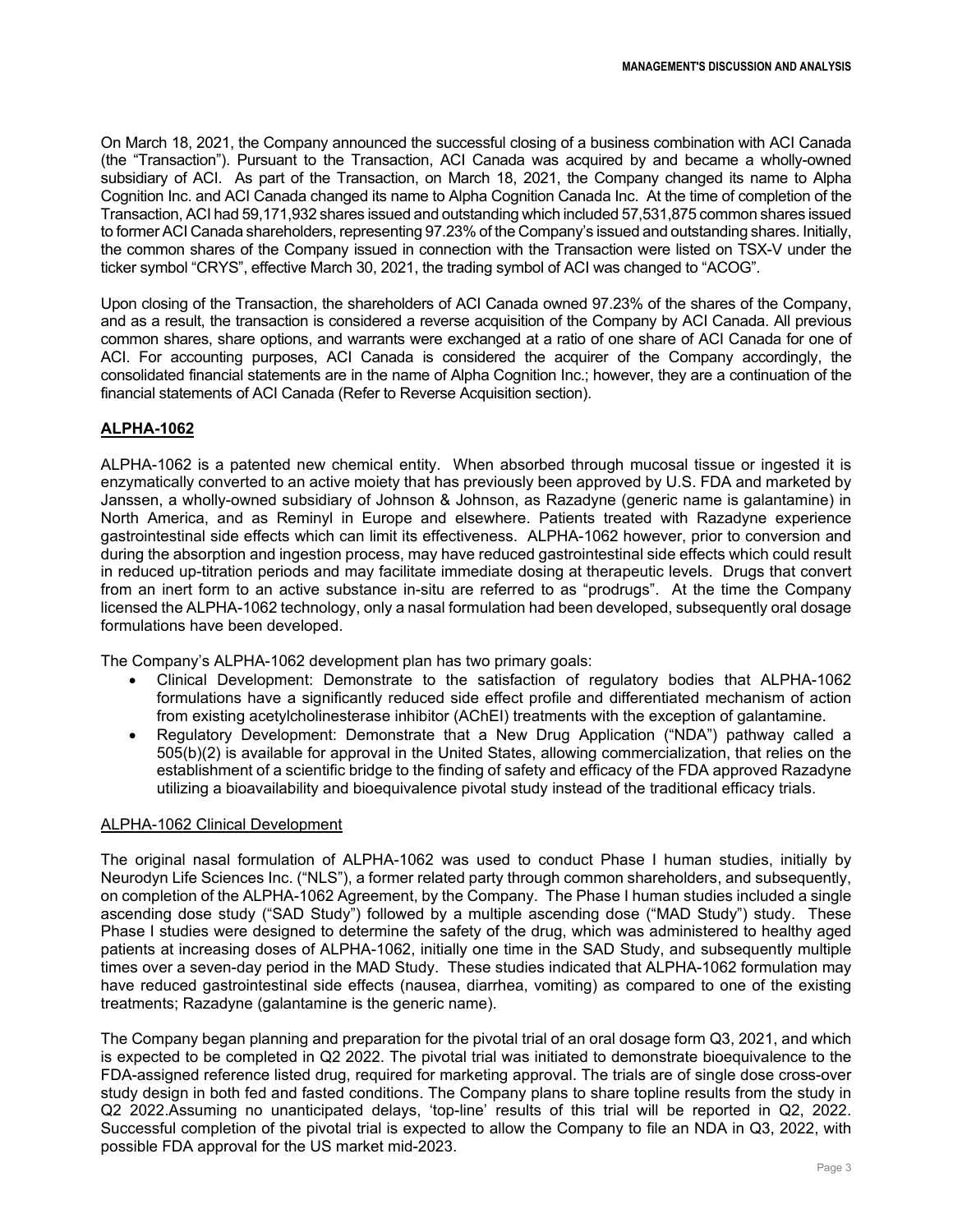Alpha Cognition intends to meet with the FDA to discuss the ongoing clinical development of ALPHA-1062 and a proposed Alzheimer's disease tolerability and dosing trial which could allow for prescribing information changes post-approval. Pending regulatory feedback, the plan would be to initiate this study in late Q2 2022, with top line results expected in 2023. The Company has completed a pre-clinical study of a nasal formulation of ALPHA-1062 in mild Traumatic Brain Injury. The company is encouraged by the preclinical data, and is planning to request to meet with the FDA to discuss our clinical development costs.

In December 2021, the Company announced functional data from the ALPHA-1062 Traumatic Brain Injury (TBI) program. ALPHA-1062 intranasal administration significantly, reduced the extent of the functional deficit, and improved functional recovery of TBI animals compared to untreated animals suffering a TBI. Notably, in four of five functional measures of recovery, the performance of ALPHA-1062 treated group was statistically indistinguishable from that of the uninjured cohort.

In a rodent model of TBI, ALPHA-1062 or vehicle (purified water as treatment control) was administered intranasally, with treatment initiated 2 hours after injury and continued twice daily for 35 days. ALPHA-1062 significantly:

- Acutely limited the extent of motor deficit.
- Improved motor and sensory functional recovery measured by motor skill assessment, sensory/motor skill assessment, and Modified Neurological Severity Score which comprises motor, sensory, balance and reflex assessment.
- Improved cognitive functional recovery measured by tests which assess recognition memory, and spatial learning and memory.

In February 2022 the Company announced histology data from their intranasal ALPHA-1062 Traumatic Brain Injury (TBI) program. ALPHA-1062 treatment was neuroprotective, preserving hippocampal structure, reducing cell loss and promoting neurogenesis compared to no treatment. These histological results, confirm the functional preservation/recovery data, and taken together, strongly support the further development of ALPHA-1062 for the treatment of TBI.

Compared to vehicle, Alpha-1062 treatment:

- Demonstrated statistically significant reduction in lesion size measured at 35 days after injury.
- Preserved greater hippocampal structure. The hippocampus plays a critical role in learning, memory formation, and spatial coding and damage to hippocampus can lead to memory disorders like AD, amnesia, and depression.
- Demonstrated statistically, significant reduction in neuronal cell loss. The number of neurons in the ALPHA-1062 treated animals were equivalent to those in the uninjured cohort of animals at the end of treatment.
- Statistically significantly enhanced neurogenesis as evidence by an increase in the number of neuron precursor cells and new neurons in the dentate gyrus, which plays a critical role in learning, information processing, and mood regulation.

### ALPHA – 1062 Commercialization Strategy:

Starting in the second half of 2021 and continuing thereafter, in parallel with the Company's regulatory activities, the Company will take steps to develop a commercialization team to manage product manufacturing and distribution. The Company intends to commercialize ALPHA-1062 with a best-in-class specialty sales force that will focus on Neurology and Long Term Care physicians in the US. Neurologists that specialize in Alzheimer's treatment make pharmacologic decisions for Alzheimer's patients in a clinical setting. Long term care physicians who treat elderly patients that reside in nursing homes also make pharmacologic decisions in concert with the long term care treatment team. Our research has indicated that the acetylcholinesterase inhibitor (AChEI) prescription market from these two specialties is large, with over 7.5 million prescriptions filled in pharmacies each year. ACHEI drugs include Aricept, Exelon, Exelon Patch, Razadyne, and generic versions of each brand. Prescription data suggests that there is currently high turnover of patients treated with currently approved AChEI medications, with 30% of patients discontinuing treatment by month 4 and 45% discontinuing treatment by the end of year 1. The Company believes that patients who discontinue a first therapy will try a 2<sup>nd</sup> line and 3<sup>rd</sup> line therapy. Patient willingness to try multiple therapeutics provides an opportunity for ALPHA-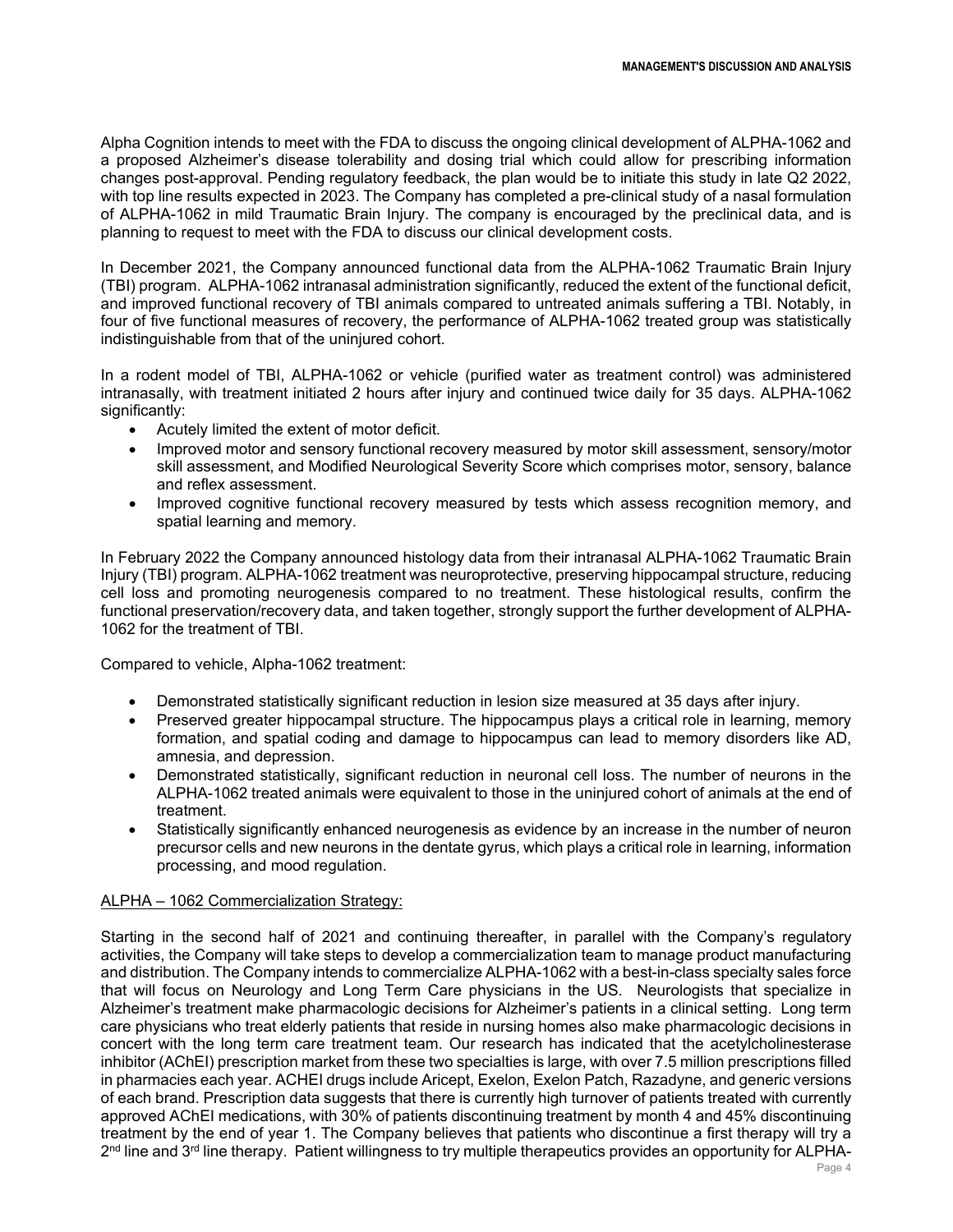1062 to take market share in the overall AChEI market. The sales force will make potential key points of label differentiation, exploit key issues with existing AChEI medications. Success will be further enabled by deploying a highly targeted and efficient multi-channel market campaign, by motivating caregivers to request ALPHA-1062, and securing product coverage with US payors. Market research indicates that payors are likely to cover ALPHA-1062 if the product is competitively priced. Additionally, Alpha intends to seek strategic partnerships to expand promotional efforts and expand physician promotional coverage. As ALPHA-1062 nears FDA regulatory approval, Alpha will seek distribution partners for major territories, identified as Europe, LATAM (Mexico, Central and South America), and Asia. Additionally the Company intends to seek approval for potential additional indications and product line extensions.

# **ALPHA-0602**

The ALPHA-0602 product candidate originated almost a decade ago when it was discovered by professors at McGill University in Montreal that a protein called Progranulin seemed to show activity for several neurological disorders. Progranulin is a large protein that was found to be present in virtually all living animals and appears to be used by the body for multiple tasks. Upon further investigation, scientists discovered that the large molecule was made of smaller polypeptides or subunits, referred to as Granulin Epithelin Modules ("GEMs").

ALS is a progressive neurodegenerative disease that affects nerve cells in the brain and spinal cord that carry messages from the brain to the muscles (Source: Laird et al. (2010), Chitramuthu et al. (2017)) A safe and effective treatment for ALS remains an unmet medical need. The few treatment options that currently exist for ALS patients, have shown limited effectiveness. ALPHA-0602 is being developed for the treatment of ALS and has been granted Orphan Designation by FDA.

### ALPHA-0602 Pre-Clinical Development

ALPHA-0602 has been investigated in preclinical studies designed to stimulate the overproduction of progranulin in validated animal models of neurological disorders, specifically ALS. Initial work with animal models of ALS has been completed indicating that Progranulin may be effective in modifying the disease process. Additional in-vitro and in-vivo investigations to validate the effectiveness of Progranulin and the potential of the GEMs are ongoing.

In March 2022 the Company announced positive preclinical data from its ALPHA-0602 ALS gene therapy program. These data underscore the robust preclinical evidence supporting Alpha Cognition's AAV-based gene therapy approach to treating ALS and highlight the Company's strategy to validate these data in planned clinical trials.

Highlights of the positive proof of concept pre-clinical results demonstrated with ALPHA-0602 in vitro in motor neurons and in vivo in models of ALS, include:

- ALPHA-0602 demonstrated abundant PGRN expression in motor neurons, suggesting a neurotrophic role for PGRN. ALPHA-0602 further increased PGRN levels and decreased motor neuron cell death in in vitro models.
- Using an in vivo model of ALS to further assess the neurotrophic effects of PGRN, ALPHA-0602 reversed the motor neuron toxicity resulting from both decreased levels of TDP-43 and FUS, and the expression of ALS related toxic forms of these proteins.
- In an ALS transgenic mouse model caused by a toxic form of TDP-43, Alpha-0602 administered via adeno-associated virus, resulted in successful viral transduction of CNS cells and substantially increased cerebrospinal fluid (CSF) levels of PGRN.
- ALPHA-0602 treated TDP-43 transgenic mice persistently gained weight throughout the 10-week study, in contrast to untreated transgenic animals who failed to gain weight. Continued weight gain in the face of a significant and sustained toxic insult, is suggestive of a therapeutic benefit of Alpha-0602 expression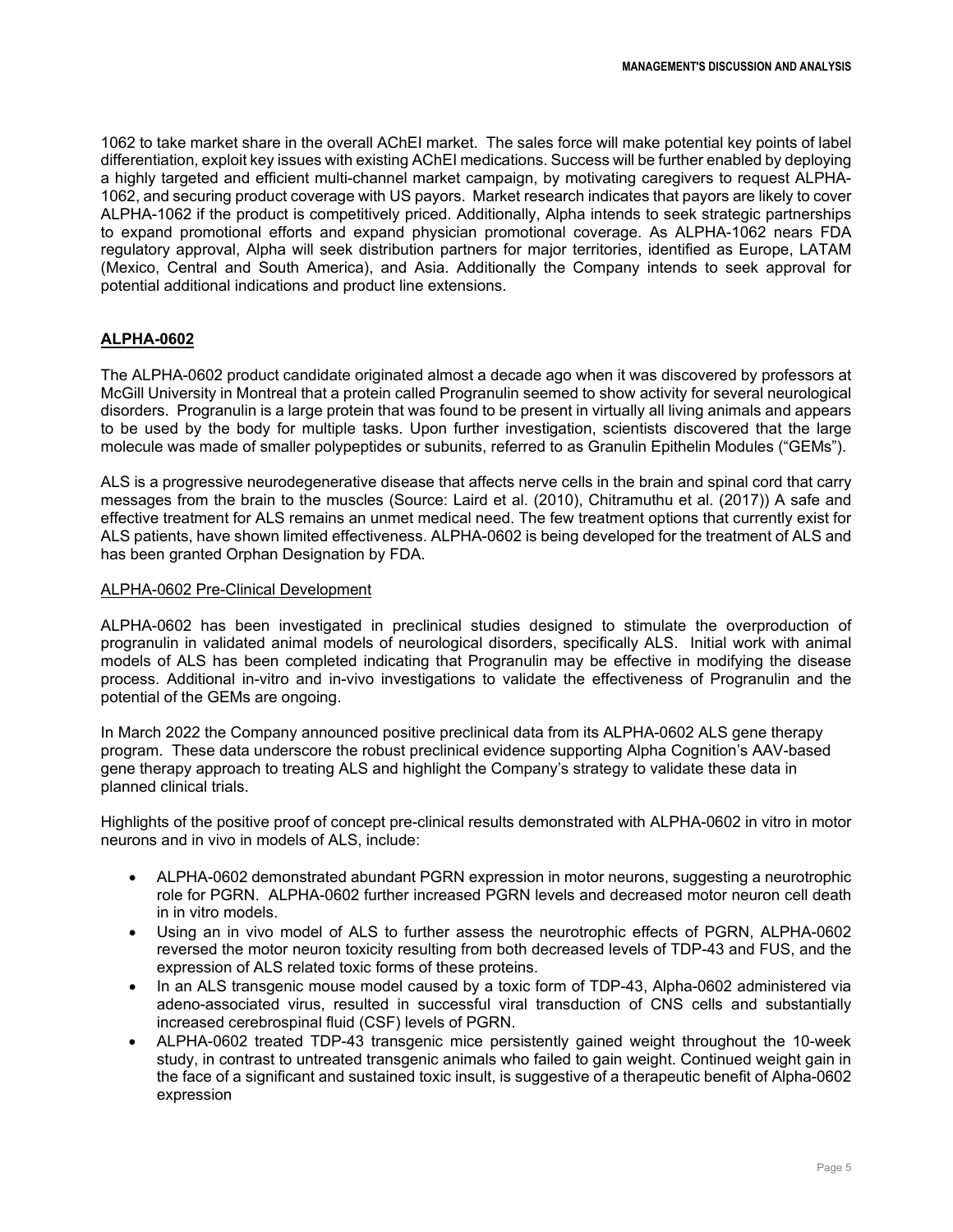#### ALPHA-0602 Regulatory Development

Completion of the ongoing in-vitro and preclinical program, and selection of a primary biological drug candidate is scheduled for Q2, 2022, at which point, subject to any unanticipated delays, relevant pre-clinical safety studies will be initiated in animal models consistent with US FDA requirements in support of an Investigational New Drug Application potentially prepared and submitted during the second half of 2022. The lead drug candidate would follow a conventional Biologics License Application ("BLA") approval process requiring Phase I – III clinical trials to support the use of progranulin or its GEMs for use in treating ALS.

In February 2020, ALPHA-0602 was granted Orphan Drug Designation by the FDA for the use of ALPHA-0602 in the treatment of ALS. The Orphan Drug Designation has a number of significant benefits including:

- (1) tax credits of 50% off the clinical drug testing cost awarded upon approval;
- (2) eligibility for market exclusivity for seven years post approval; and
- (3) waiver of NDA and biologics license application fees, which could amount to approximately US\$2,200,000.

#### **Current Year Summary**

Prior to the completion of the reverse acquisition, the Company completed a share consolidation on the basis of one new post-consolidation common share for every 7.14 pre-consolidation common shares. All current and comparative references to the number of common shares, weighted average number of common shares, loss per share, stock options and warrants have been restated to give effect to this share consolidation.

On March 17, 2021, the Company amended its articles to include additional classes of shares to its authorized share capital.

On March 18, 2021, the Company announced the successful closing of the proposed business combination with ACI Canada. Pursuant to the Transaction, ACI Canada was acquired by and became a wholly-owned subsidiary of ACI. Refer to the Reverse Acquisition section.

Concurrent to the reverse acquisition transaction, the following occurred:

- ACI Canada and ACI completed a brokered private placement by raising \$4,166,639 by way of the sale of 3,360,124 subscription receipts at a price of CAD\$1.60 per subscription receipt ("Subscription Receipt") with each Subscription Receipt consisting of one common share and one-half warrant ("Private Placement"). Each whole warrant is exercisable at a price of CAD\$2.10 per warrant for a term of 24 months from the closing date. In connection with the Private Placement, ACI Canada agreed to pay a cash commission of \$209,174 and issue 130,733 warrants under the Private Placement to the agents. Each agent warrant is exercisable into common shares of ACI at an exercise price of CAD\$1.60 for a term of 2 years.
- ACI Canada issued 1,613,186 Subscription Receipts on the conversion of \$2,698,028 worth of net convertible debentures.
- ACI Canada issued 2,139,763 Common shares on the conversion of \$1,947,800 worth of net convertible debentures and 94,273 Common shares on the conversion of \$93,987 worth of interest on the convertible debentures.
- The directors of the Company, Pardeep Sangha, Taylor Thoen, Kenneth Hallat and Mark Kohler resigned and the Company appointed Kenneth Cawkell, Frederick Sancilio, John Havens, Len Mertz, Philip Mertz as new directors.

On April 12, 2021, the Company appointed a new Chief Executive Officer ("CEO"), Michael McFadden, and with that Kenneth Cawkell stepped down as CEO of the Company.

On April 27, 2021, the Company appointed Colleen Johns as the Company's Senior Vice President of Product Development.

On May 4, 2021, the Company appointed Lauren D'Angelo as the Company's Chief Commercial Officer.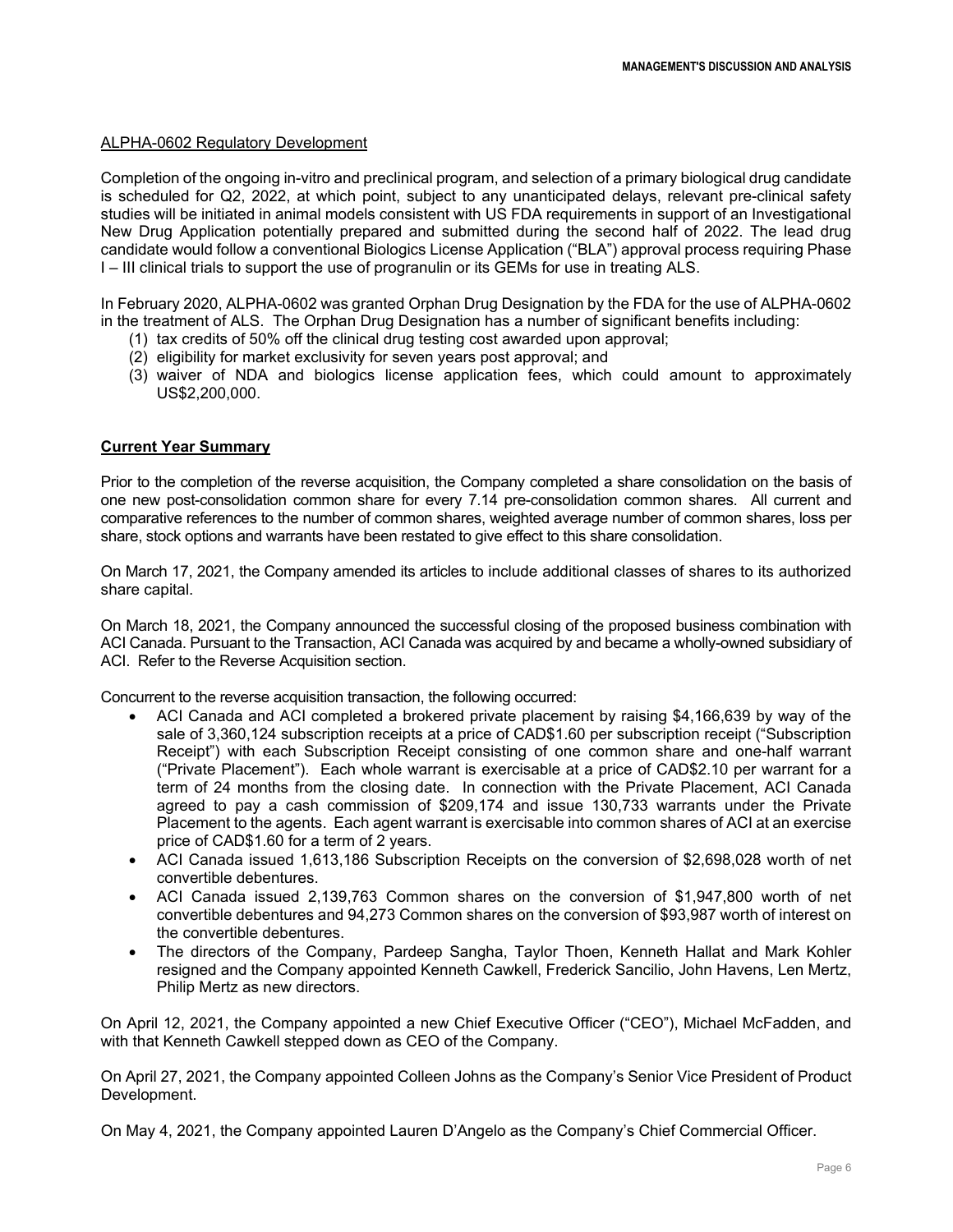In July 2021, the Company issued 50,000 common shares at a price of \$0.01 per share for total proceeds of \$500 for the exercise of ACI Canada legacy performance options.

In August 2021, the Company granted 3,150,000 share options to certain officers of the Company and employees of ACI USA with an exercise price of CAD\$0.90 per share. The options will be subject to the following vesting terms: 25% will vest on the first anniversary of the date of grant and the remaining 75% will vest in equal monthly instalments until the third anniversary of the date of grant.

In August 2021, the Company granted 400,000 share options with an exercise price of \$1.22 per share to an employee of ACI USA. The options were granted to fulfill an obligation pursuant to the individuals employment agreement should the Company complete a public listing and are subject to the following vesting terms: 25,000 options vest on date of grant, 175,000 options are subject to quarterly vesting over a 24 month period, and 200,000 options vest upon the completion of certain performance criteria.

In August 2021, the Company granted 300,000 share options with an exercise price of \$0.80 per share to an employee of the Company. The options were granted to fulfill an obligation pursuant to the individuals employment agreement should the Company complete a public listing and are subject to the following vesting terms: 37,500 options vest on date of grant, 112,500 options are subject to quarterly vesting over a 24 month period, and 150,000 options vest upon the completion of certain performance criteria.

In July and September 2021, 6,075,000 warrants were exercised for a total proceeds of \$2,430,000.

On October 1, 2021, the Company completed a public offering by raising CAD\$14.4 million by way of the sale of 9,602,500 subscription receipts at a price of CAD\$1.50 per subscription receipt with each Subscription Receipt consisting of one common share and one warrant. Each warrant is exercisable at a price of CAD\$1.75 per warrant for a term of 24 months from the closing date. In connection with the public offering, ACI agreed to pay cash commission of \$989,441 and issue 659,627 warrants to the agents. Each agent warrant is exercisable into common shares of ACI at an exercise price of CAD\$1.50 for a term of 2 years.

In November 2021, the Company issued 6,100,000 common shares for the exercise of warrants as follows:

- proceeds of \$10,000 was received in November 2021 for the exercise of 25,000 warrants, and
- proceeds of \$2,430,000 is included in Commitment to Issue Shares at September 30, 2021 for the exercise of 6,075,000 warrants.

Of these shares issued, 2,853,000 are to be held in escrow and will be release in increments over two years.

In November 2021, the Company issued 10,504 common shares at a price of CAD\$0.714 per share for total proceeds of \$7,500 for the exercise of options.

#### **Subsequent Events**

In January 2022, the Company issued 21,008 Common shares for the exercise of 21,008 Common shares options at a price of CAD\$0.714 per share for total proceeds of \$11,851 (CAD\$15,000).

In February 2022, the Company granted 230,000 share options to certain employees of the Company with an exercise price of CAD\$1.05 per share. The options will be subject to the following vesting terms: 25% will vest on February 14, 2023 and the remaining 75% will vest in equal monthly instalments until February 14, 2025.

In February 2022, the Company issued 350,000 Common shares for the exercise of 350,000 ACI Canada legacy performance options at a price of \$0.01 per share for total proceeds of \$3,500.

In March 2022, the Company issued 45,511 Common shares for the exercise of 28,011 Common shares options at a price of CAD\$0.714 per share for total proceeds of \$25,570 (CAD\$32,495).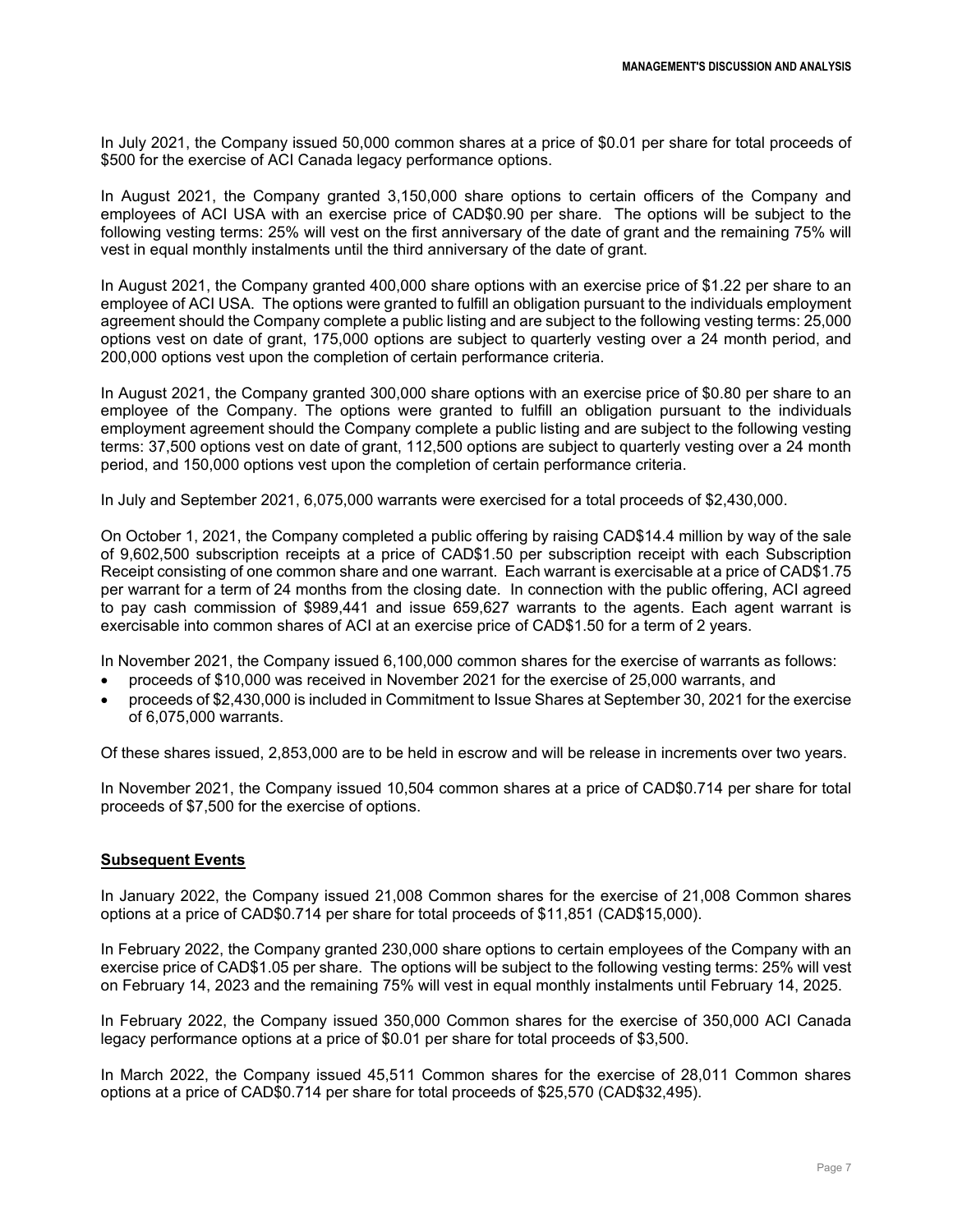In April 2022, the Company granted 450,000 share options to certain employee of the Company with an exercise price of CAD\$0.93 per share for a period of ten years from date of grant. The options will be subject to the following vesting terms: 25% will vest on April 11, 2023 and the remaining 75% will vest in equal monthly instalments until April 11, 2025.

In April 2022, the Company appointed Don Kalkofen as new Chief Financial Officer ("CFO"), replacing Jeremy Wright.

In April 2022, Michael McFadden, the CEO of the Company, was appointed to the board of directors.

### **ARRANGEMENT AGREEMENT**

On October 27, 2020, ACI Canada entered into an Arrangement Agreement with ACI whereby ACI would acquire 100% of the issued and outstanding shares of ACI Canada by issuing to the shareholders of ACI Canada one common share of ACI ("CPC Share") for every one common share of ACI Canada share held by each ACI Canada shareholder (the "Transaction"). Certain US resident ACI Canada shareholders agreed to receive a restricted voting share (a "Restricted Voting Share") in place of a CPC Share which is equivalent to a CPC Share except that it will not be counted in a shareholder vote for the election of directors. In addition, holders of Class C Preferred shares of ACI Canada received one Class B Preferred Share of ACI for each Class C Preferred share of ACI Canada held by such shareholder. The outstanding options and warrants of ACI Canada became convertible into options and warrants of ACI.

On March 18, 2021, the Transaction completed resulting in ACI acquiring 100% of the shares of ACI Canada and ACI Canada's shareholders receiving 42,615,495 post-consolidated common shares, 7,000,000 restricted voting shares, 7,916,380 preferred shares, 11,819,169 warrants, and 10,069,365 share options of ACI. The ACI shareholders retained 1,640,507 common shares on completion of the transaction and the former ACI share option holders were granted 108,543 share options.

The transaction constitutes a reverse acquisition of ACI and has been accounted for as a reverse acquisition transaction in accordance with the guidance provided under IFRS 2, *Share-based Payment* and IFRS 3, *Business Combinations*. As ACI did not qualify as a business according to the definition in IFRS 3, *Business Combination*, this reverse acquisition does not constitute a business combination; rather the transaction was accounted for as an asset acquisition by the issuance of shares of the Company, for the net assets of ACI and its public listing. Accordingly, the transaction has been accounted for at the fair value of the equity instruments granted by the shareholders of ACI Canada to the shareholders and option holders of ACI. The sum of the fair value of the consideration paid (based on the fair value of the ACI shares just prior to the reverse acquisition) less the ACI net assets acquired, has been recognized as a listing expense in profit or loss for the year ended December 31, 2021.

For accounting purposes, ACI Canada was treated as the accounting parent company (legal subsidiary) and ACI has been treated as the accounting subsidiary (legal parent) in these condensed interim consolidated financial statements. As ACI Canada was deemed to be the acquirer for accounting purposes, its assets, liabilities and operations since incorporation are included in the consolidated financial statements at their historical carrying value. The results of operations of ACI are included in the consolidated financial statements from the date of the reverse acquisition of March 18, 2021.

### **CRITICAL JUDGEMENTS AND ESTIMATES**

The preparation of the condensed interim consolidated financial statements in conformity with IFRS requires management to make certain estimates, judgments and assumptions that affect the reported amounts of assets and liabilities at the date of the consolidated financial statements and the reported revenues and expenses during the period.

Although management uses historical experience and its best knowledge of the amount, events or actions to form the basis for judgments and estimates, actual results may differ from these estimates.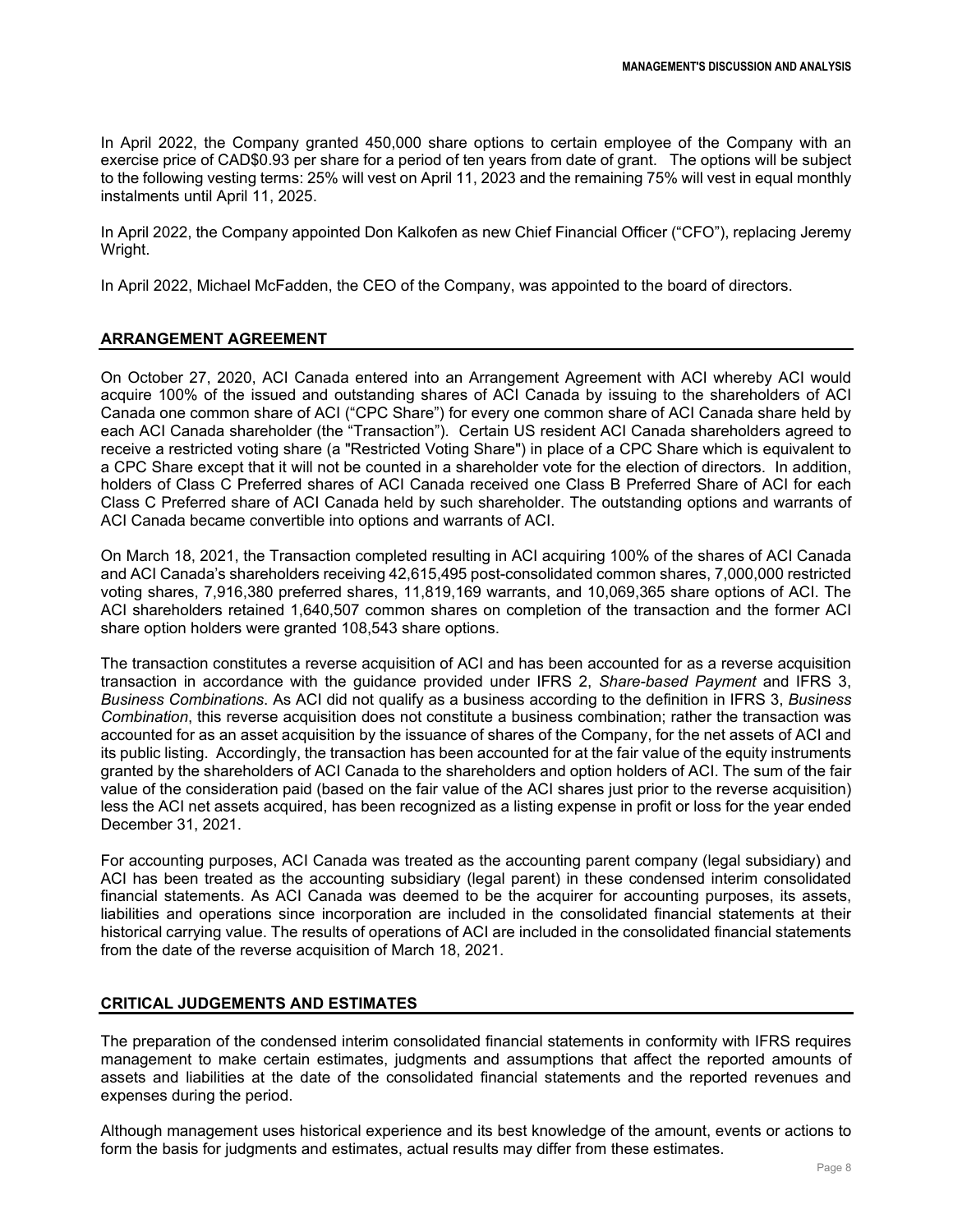Critical judgments exercised in applying accounting policies that have the most significant effect on the amounts recognized in the consolidated financial statements are as follows:

#### Uncertainty of COVID-19 Global Pandemics

The Company is subject to risks and uncertainties as a result of the ongoing COVID-19 pandemic. The Company is continuing to closely monitor the impact of the COVID-19 pandemic on its business and has taken and continues to take proactive efforts to protect the health and safety of its patients, clinical research staff and employees, and to maintain business continuity. The extent of the impact of the COVID-19 pandemic on the Company's activities remains uncertain and difficult to predict, as the response to the pandemic is ongoing and information continues to evolve. Capital markets and economies worldwide have been negatively impacted by the COVID-19 pandemic and may be further impacted in the future. Such economic disruption could have a material adverse effect on the Company's business. Policymakers around the globe have responded with fiscal policy actions to support the healthcare industry and economy as a whole. The magnitude and overall effectiveness of these actions remains uncertain.

The severity of the impact of the COVID-19 pandemic on the Company's activities will depend on a number of factors, including, but not limited to, the duration and severity of the pandemic, including the severity of any additional periods of increases or spikes in the number of cases in the areas the Company its suppliers and its manufacturers operate and areas where the Company's clinical trial sites are located; the development and spread of COVID-19 variants, the timing, extent, effectiveness and durability of COVID-19 vaccine programs or other treatments; and new or continuing travel and other restrictions and public health measures, such as social distancing, business closures or disruptions. Accordingly, the extent and severity of the impact on the Company's existing and planned clinical trials, manufacturing, collaboration activities and operations is uncertain and cannot be fully predicted. The Company may experience delays in its existing and planned clinical trials due to the worldwide impacts of the pandemic. The Company's future results of operations and liquidity could be adversely impacted by delays in existing and planned clinical trials, continued difficulty in recruiting patients for these clinical trials, delays in manufacturing and collaboration activities, supply chain disruptions, the ongoing impact on its operating activities and employees, and the ongoing impact of any initiatives or programs that the Company may undertake to address financial and operational challenges. As of the date of issuance of these consolidated financial statements, the extent to which the COVID-19 pandemic may materially impact the Company's future financial condition, liquidity or results of operations remains uncertain

#### Functional currency

Management is required to assess the functional currency of each entity of the Company. In concluding on the functional currencies of the parent and its subsidiaries, management considered the currency that mainly influences the sale prices of goods and services and the cost of providing goods and services in each jurisdiction in which the Company operates. When no single currency was clearly dominant the Company also considered secondary indicators including the currency in which funds from financing activities are denominated and the currency in which funds are retained. As at December 31, 2021, the functional currency of the Company is CAD and its subsidiaries is the USD.

#### Income taxes

In assessing the probability of realizing income tax assets, management makes estimates related to expectation of future taxable income, applicable tax opportunities, expected timing of reversals of existing temporary differences and the likelihood that tax positions taken will be sustained upon examination by applicable tax authorities. In making its assessments, management gives additional weight to positive and negative evidence that can be objectively verified.

#### Going concern

The assessment of the Company's ability to continue as a going concern involves management judgement about the Company's resources and future prospects.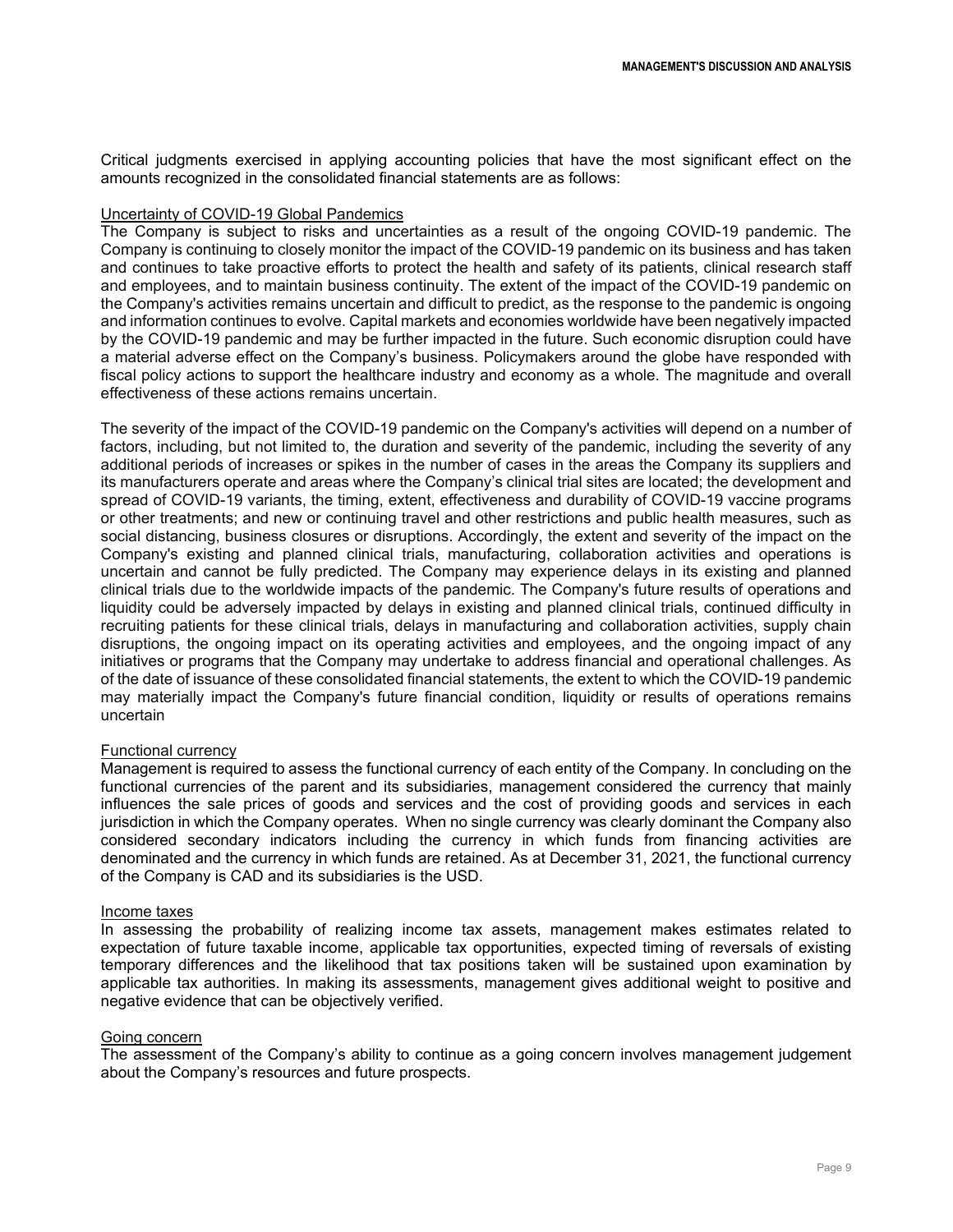#### Impairment of intangible assets

The application of the Company's accounting policy for intangible assets requires judgment in determining whether it is likely that future economic benefits will flow to the Company, which may be based on assumptions about future events or circumstances. Estimates and assumptions may change if new information becomes available. If, after expenditures are capitalized, information becomes available suggesting that the recovery of expenditures is unlikely, the amount capitalized is written off in profit or loss in the period the new information becomes available.

Information about assumptions and estimation uncertainties that have a risk of resulting in significant adiustments are as follows:

#### Share-based payment transactions and valuation of derivative liability

The Company uses the Black-Scholes Option Pricing Model to determine the fair value of stock options, standalone share purchase warrants issued and derivative liability. This model requires the input of subjective assumptions including expected share price volatility, interest rate, and forfeiture rate. Changes in the input assumptions can materially affect the fair value estimate and the Company's earnings (loss) and equity reserves.

#### Useful lives of intangible assets

The Company records intangible assets acquired at their fair value. Determining fair value requires management to use estimates that could be material. Following initial recognition, the Company carries the value of intangible assets at cost less accumulated amortization and any accumulated impairment losses. Amortization is recorded on a straight-line basis based upon management's estimate of the useful life and residual value. The estimates are reviewed at least annually and are updated if expectations change as a result of technical obsolescence or legal and other limits to use.

#### **SELECTED ANNUAL INFORMATION**

The following financial data is derived from the Company's audited consolidated financial statements for the years ended December 31, 2021, 2020, and 2019.

|                                         |                |             | Year ended December 31, |
|-----------------------------------------|----------------|-------------|-------------------------|
|                                         | 2021           | 2020        | 2019                    |
|                                         | \$             | \$          | \$                      |
| Operating expenses                      | (12,096,888)   | (6,475,551) | (6,333,780)             |
| Other income (expenses)                 | (7, 448, 128)  | 691,344     | (272, 747)              |
| Net loss for the year                   | (19, 545, 016) | (5,784,207) | (6,606,527)             |
| Currency translation adjustment         | (101, 534)     |             |                         |
| Comprehensive loss                      | (19,646,550)   | (5,784,207) | (6,606,527)             |
| Basic and diluted loss per common share | (0.37)         | (0.13)      | (0.21)                  |
| Working capital (deficiency)            | 10,367,955     | 4,122,873   | 5,267,177               |
| Total assets                            | 12,880,388     | 8,436,205   | 6,395,987               |
| Total long-term liabilities             | 2,048,127      | 4,842,839   | 831,062                 |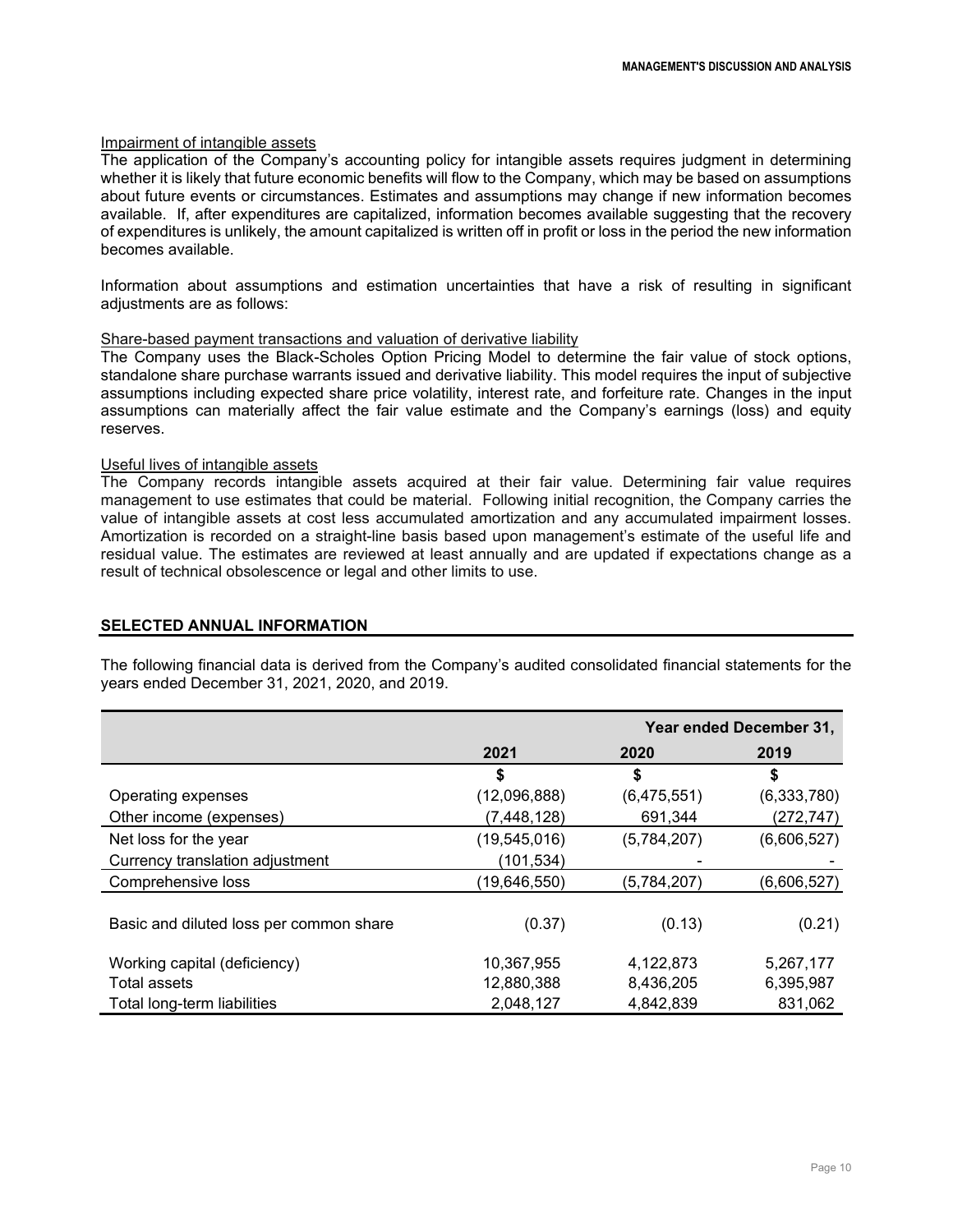# **RESULTS OF OPERATIONS – Year Ended December 31, 2021**

During the year ended December 31, 2021, the Company's primary focus was on the continued development of ALPHA-1062.

For the year ended December 31, 2021, operating expenses increased by \$5,621,337 from \$6,475,551 in the year ended December 31, 2020 to \$12,096,888 he year ended December 31, 2021 primarily as a result of:

| <b>Operating Expense</b>        | Increase / Decrease in<br><b>Expenses</b> | <b>Explanation for Change</b>                                                                                                 |
|---------------------------------|-------------------------------------------|-------------------------------------------------------------------------------------------------------------------------------|
| Accretion expense               | Decrease of \$166,361                     | Increased due to the offering of the convertible<br>debentures in October 2020.                                               |
| Investor relations              | Increase of \$376,116                     | Increased due to additional consulting services from<br>two new investor relations firms.                                     |
| Management fees and<br>salaries | Increase of \$504,866                     | Increased due to the hiring of the CFO during the<br>2020 Q3 and the CEO in 2021 Q2.                                          |
| Marketing                       | Increase of \$103,250                     | Increased due to the Company incurring additional<br>expenses to support the growth of the Company.                           |
| <b>Professional fees</b>        | Increase of \$460,294                     | Increased due to additional accounting and legal<br>expenses required in relation to the Transaction.                         |
| Registrar and filings fees      | Increase of \$106,860                     | Increased due to increased corporate activity.                                                                                |
| Research and                    | Increase of \$3,300,318                   | Increased due to increased activity into the                                                                                  |
| development                     |                                           | development of ALPHA-1062 and ALPHA-0602.                                                                                     |
| Share-based<br>compensation     | Increase of \$844,754                     | Increased due to milestones being met for<br>performance condition share options and share<br>options granted in August 2021. |

The following also occurred during the year ended December 31, 2021 as compared to the year ended December 31, 2020:

- the Company recorded a listing expense of \$1,404,200 as a result of the Transaction; and
- the loss on revaluation of derivative liability increased by \$6,791,056 due to the revaluation of the derivative liability relating the warrants outstanding with an exercise price in USD and the conversion of the convertible debentures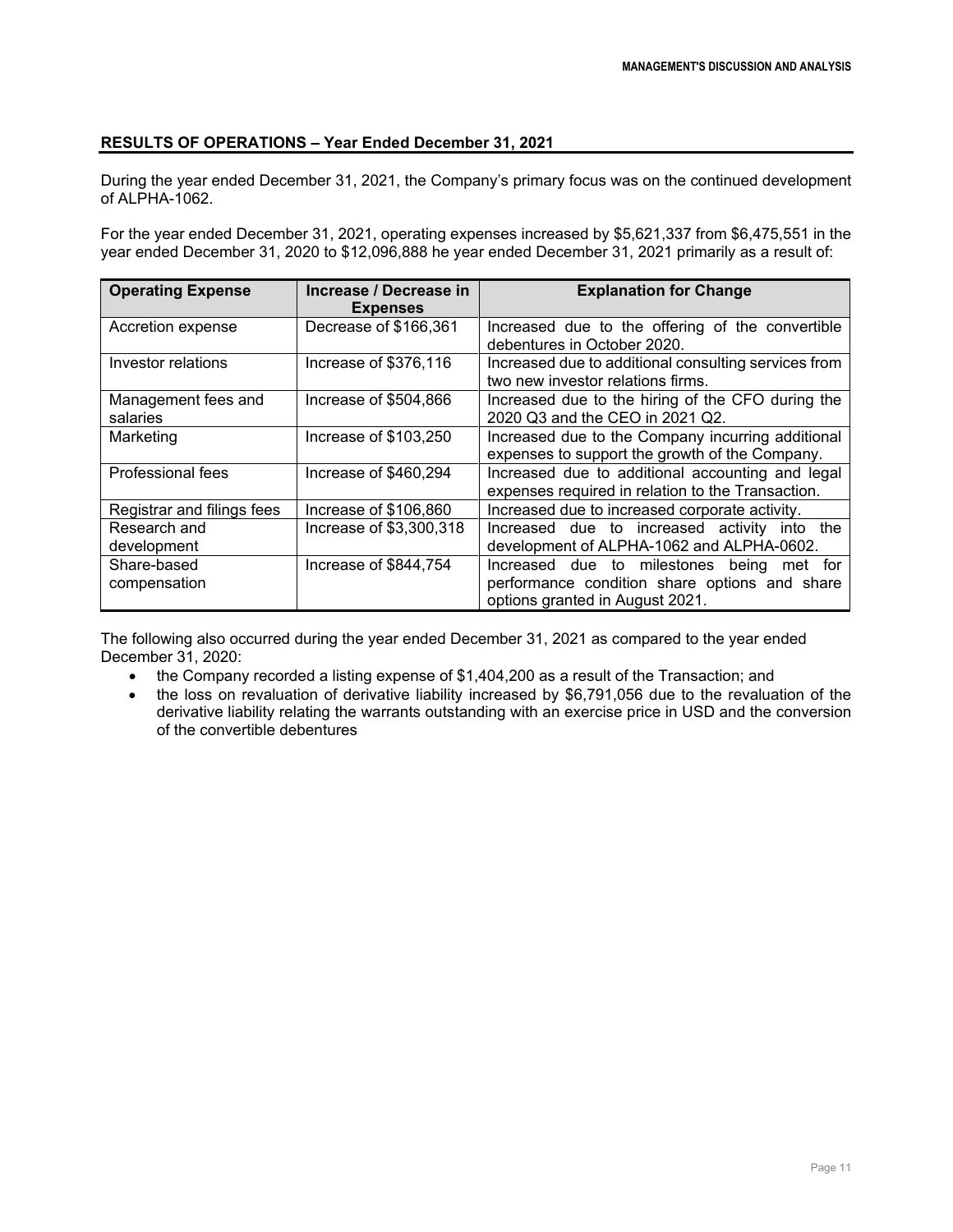# **SUMMARY OF QUARTERLY RESULTS FOR THE LAST CONSECUTIVE EIGHT QUARTERS**

|                                            | Q4            | Q <sub>3</sub> | Q <sub>2</sub> | Q1             |
|--------------------------------------------|---------------|----------------|----------------|----------------|
|                                            | F2021         | F2021          | F2021          | F2021          |
|                                            | S             | \$             | \$             | S              |
| Operating expenses                         | (4, 253, 019) | (3, 119, 960)  | (2,232,668)    | (2,456,065)    |
| Other income (expenses)                    | 1,103,331     | (1, 169, 093)  | 2,386,517      | (9,768,883)    |
| Income (loss) for the period               | (3, 149, 688) | (4,349,561)    | 149,214        | (12, 214, 601) |
| Currency translation adjustment            | (46,738)      | (60, 508)      | (4,635)        | 10,347         |
| Comprehensive income (loss) for the period | (3, 196, 426) | (4,289,053)    | 153,849        | (12, 224, 948) |
| Loss per share                             | (0.07)        | (0.09)         | (0.00)         | (0.28)         |
| Weighted average shares                    | 48,546,792    | 45,978,066     | 47,444,666     | 44,372,787     |

The following table presents the unaudited summarized financial information for the last eight quarters:

|                                            | Q4<br>F2020   | Q <sub>3</sub><br>F2020 | Q <sub>2</sub><br>F2020 | Q1<br>F2020 |
|--------------------------------------------|---------------|-------------------------|-------------------------|-------------|
|                                            | \$            | \$                      | \$                      |             |
| Operating expenses                         | (2, 134, 928) | (1,537,044)             | (1,752,096)             | (1,051,483) |
| Other income (expenses)                    | 487,129       | 90,850                  | 97,087                  | 16,278      |
| Income (loss) for the period               | (1,647,799)   | (1,446,194)             | (1,655,009)             | (1,035,205) |
| Currency translation adjustment            |               |                         |                         |             |
| Comprehensive income (loss) for the period | (1,647,199)   | (1,446,194)             | (1,655,009)             | (1,035,205) |
| Loss per share                             | (0.04)        | (0.03)                  | (0.04)                  | (0.02)      |
| Weighted average shares                    | 42,996,524    | 42,998,154              | 42,904,857              | 42,896,524  |

The variation in net loss from quarter to quarter are a result of the extent of the amount of administrative expenses needed, the amount of activity the Company is incurring on the research and development of ALPHA-1062 and ALPHA-0602, and the amount of net change in the derivative liability.

The following one-time events also occurred:

- the quarter ended December 31, 2021 included additional adjustments relating to the revaluation of the derivative liability and the Transaction in 2021 Q1 which included a decrease in listing expense of \$446,994;
- the quarter ended September 30, 2021 included a loss on the revaluation of derivative liability of \$1,179,404;
- the quarter ended June 30, 2021 included a gain on the revaluation of derivative liability of \$2,363,196;
- the quarter ended March 31, 2021 included share-based compensation in research and development of \$498,351, listing expense of \$1,851,194 from the arrangement agreement, and the recognition of the derivative liability of \$10,488,499 for the warrants with an exercise price in USD; and
- the quarter ended December 31, 2020 included an accretion expense \$390,453 for the conversion of the convertible debentures and professional fees of \$188,373 relating to the assistance with the arrangement agreement.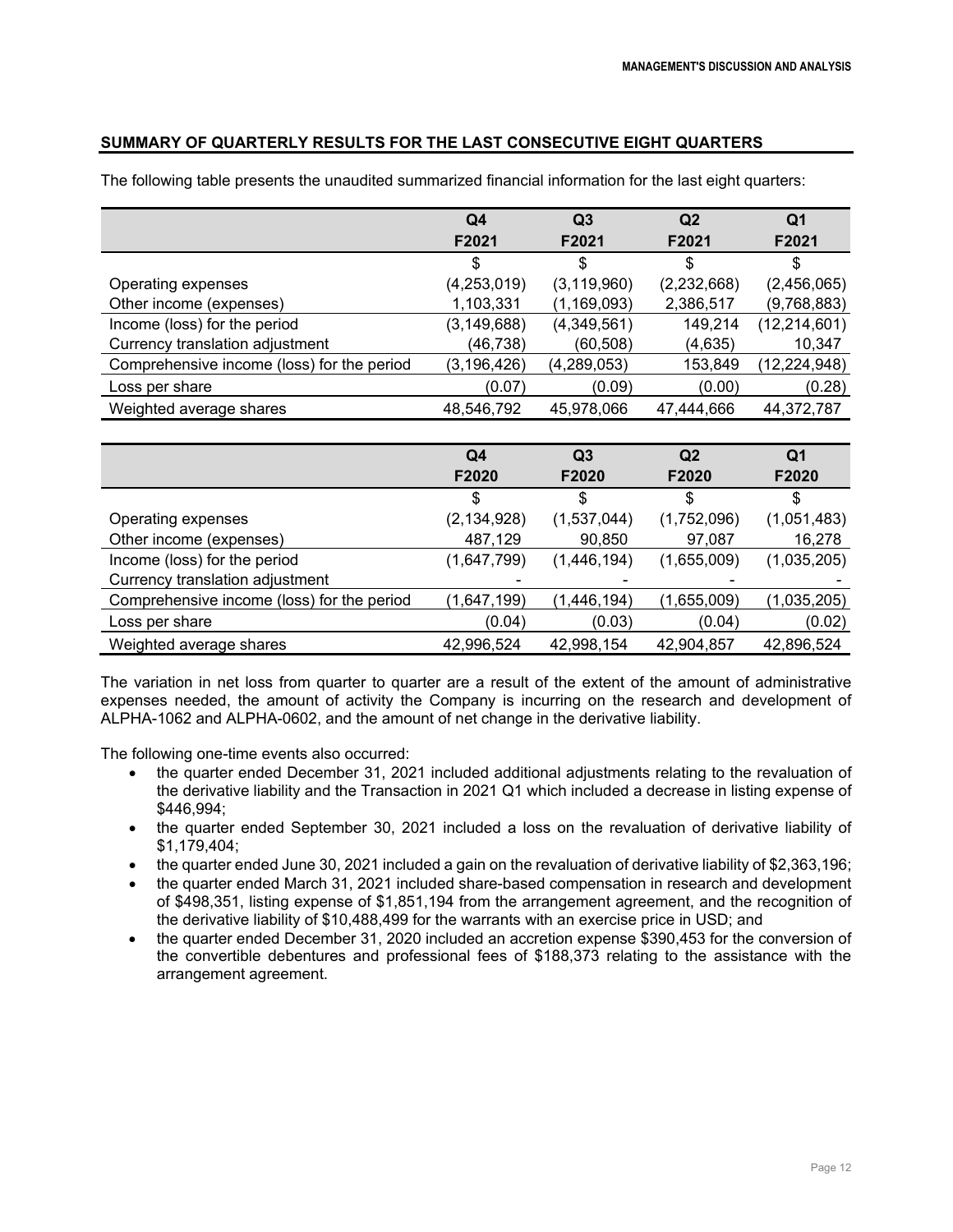### **RESULTS OF OPERATIONS – Quarter Ended December 31, 2021**

During the three months ended December 31, 2021, the Company's primary focus was on the continued development of ALPHA-1062 and ALPHA-0602.

For the three months ended December 31, 2021, operating expenses increased by \$2,118,091 from \$2,134,928 in the three months ended December 31, 2020 to \$4,253,019 in the three months ended December 31, 2021 primarily as a result of:

| <b>Operating Expense</b>    | Increase / Decrease in<br><b>Expenses</b> | <b>Explanation for Change</b>                                                                                                                                                       |
|-----------------------------|-------------------------------------------|-------------------------------------------------------------------------------------------------------------------------------------------------------------------------------------|
| Accretion expense           | Decrease of \$359,155                     | Decreased due the fact that there were no<br>convertible debentures in 2021 Q4 that needed to<br>be accreted as the 2020 convertible debentures<br>were fully converted in 2021 Q1. |
| Investor relations          | Increase of \$92,202                      | Increased due to additional consulting services<br>from two new investor relations firms.                                                                                           |
| <b>Professional fees</b>    | Increase of \$221,439                     | Increased additional legal and accounting<br>fees<br>relating to increased corporate activity.                                                                                      |
| Research and<br>development | Increase of \$1,439,397                   | Increased due to increased activity<br>into the<br>development of ALPHA-1062 and ALPHA-0602.                                                                                        |
| Share-based<br>compensation | Increase of \$535,374                     | Increased due to share options that were granted in<br>August 2021.                                                                                                                 |

The following also occurred during the three months ended December 31, 2021 as compared to the three months ended December 31, 2020:

• the loss on revaluation of derivative liability decreased by \$108,153 due to the revaluation of the derivative liability relating the warrants outstanding with an exercise price in USD and additional adjustment relating to the Transaction in 2021 Q1.

# **LIQUIDITY AND CAPITAL RESOURCES**

As at December 31, 2021, the Company has current assets of \$12,170,625 and current liabilities of \$1,802,670 which resulted in working capital of \$10,367,955 (December 31, 2020 - \$4,122,873).

The Company does not have operating revenue to finance its existing obligations and therefore must continue to rely on external financing to generate capital to maintain its capacity to meet working capital requirements. The Company has relied on debt and equity raises to finance its operating activities since incorporation. The Company intends to continue to rely on debt and the issuance of shares to finance its operations. However, there is a risk that additional financing will not be available on a timely basis or on terms acceptable to the Company.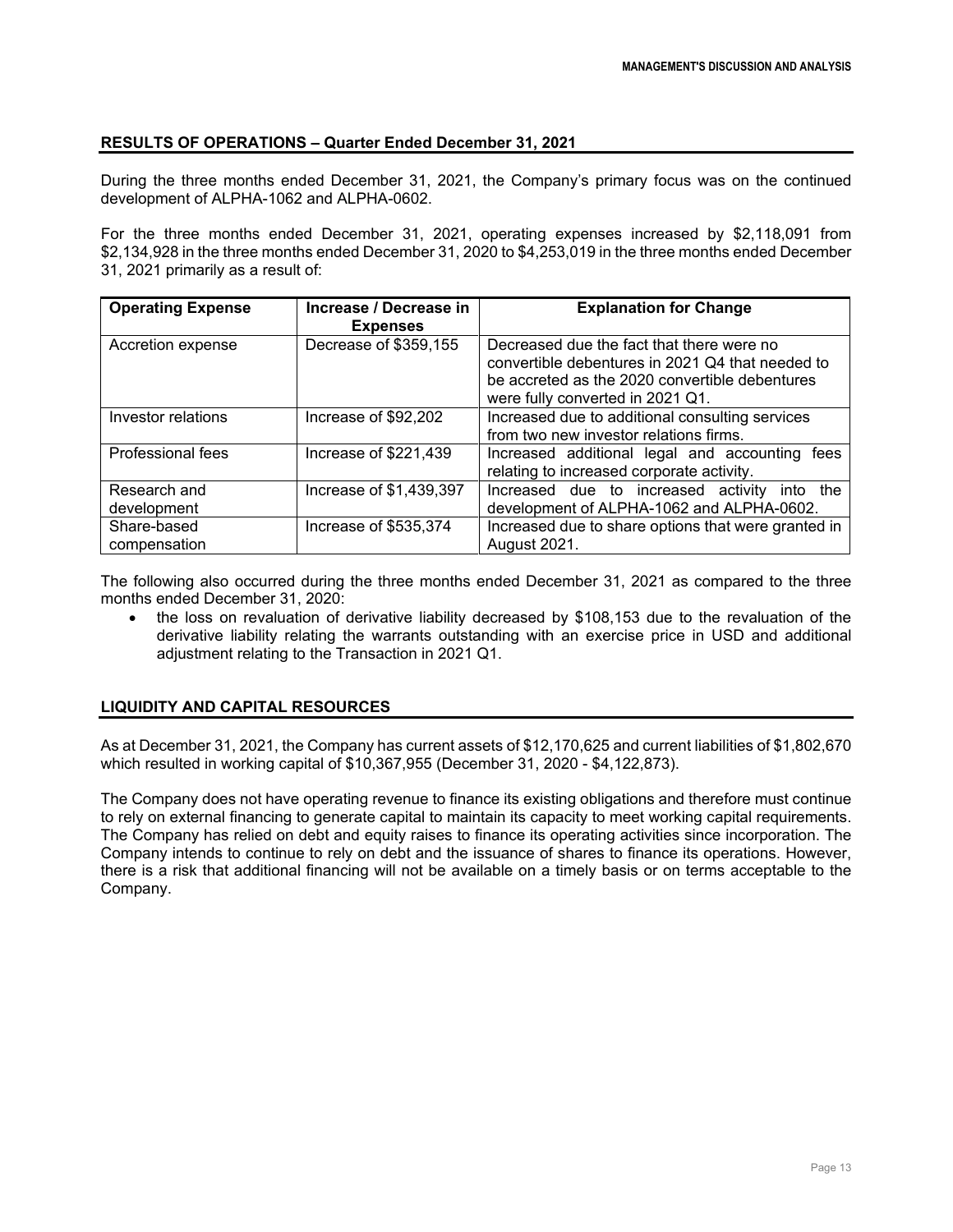The table below sets forth a summary of cash flow activity and should be read in conjunction with the Company's cash flow statements included in the Annual Financial Statements:

|                                                       | Year ended December 31, |             |
|-------------------------------------------------------|-------------------------|-------------|
|                                                       | 2021                    | 2020        |
|                                                       | S                       | S           |
| Cash flows used in operating activities               | (9,879,338)             | (5,437,660) |
| Cash flows provided by (used in) investing activities | 459,375                 | (9,238)     |
| Cash flows provided by financing activities           | 14,878,245              | 5,875,740   |
| Effect of foreign exchange on cash                    | (82, 839)               |             |
| Increase (decrease) in cash during the year           | 5,375,443               | 428.842     |
| Cash, beginning of year                               | 5,926,350               | 5,497,508   |
| Cash, end of year                                     | 11,301,793              | 5,926,350   |

The cash flow used in operating activities increased by \$4,441,678 to \$9,879,338 for the year ended December 31, 2021 from \$5,437,660 for the comparative period. The increase in cash flow from operating activities represents the effect on cash flows from net losses adjusted for items not affecting cash, principally: accrued interest expenses, accretion expense, amortization and depreciation, listing expense, share-based compensation, and changes in the value of derivatives, in addition to net changes in non-cash balances relating to operations.

Cash provided by (used in) investing activities for the year ended December 31, 2021 increased by \$468,613 compared to the comparative period due to the cash received from the Transaction.

Cash provided by financing activities for the year ended December 31, 2021 increased by \$9,002,505 compared to the comparative period. During the year ended December 31, 2021, financing activities included raising \$13,651,183 from the issuance of common shares, net of share issuance costs of \$1,195,463, and \$2,440,000 from the exercise of warrants.

### **OFF BALANCE SHEET ARRANGEMENTS**

The Company did not have any off-balance sheet arrangements as at December 31, 2021 or the date of this report.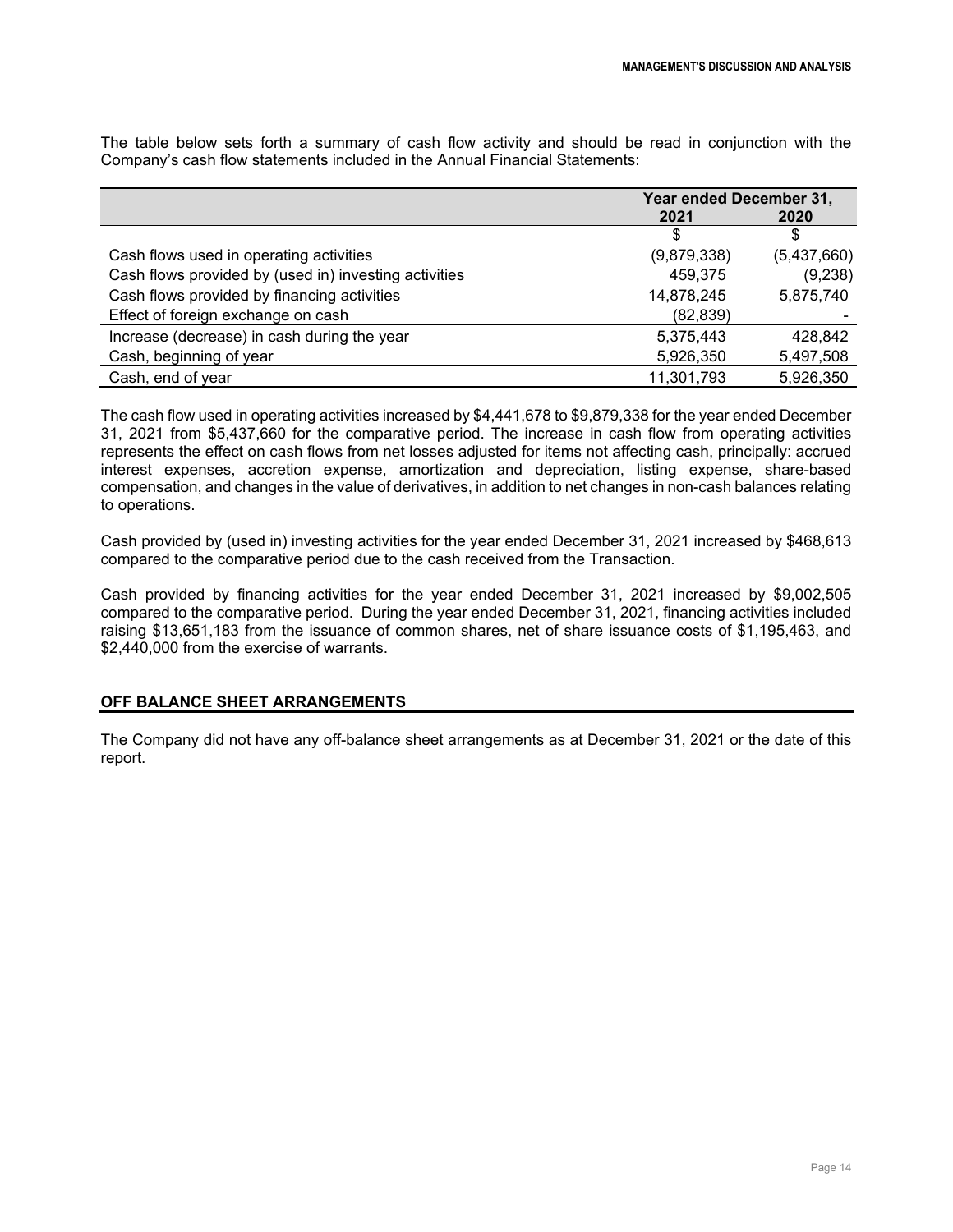### **COMMITMENTS**

### **1) ALPHA-1062 Technology**

In March 2015, the Company entered into the Memogain Technology License Agreement ("License Agreement") with NLS for the exclusive right and license to further develop and exploit the Alpha 1062, formerly Memogain Technology. The License Agreement set out the consideration as follows:

- The Company assumed all of NLS's obligations under the Memogain Asset Purchase Agreement which consisted of cumulative total payments to Galantos Pharma GmbH of €10,000,000, the cumulative total may be increased to €15,000,000 subject to certain provisions, which is to be paid as follows (collectively the "Galantos Royalty Payments"):
	- $\circ$  3% of the net sales revenue received by the Company from the sale of any products relating to the ALPHA-1062 Technology;
	- o 10% of any sublicensing revenue; and
	- $\circ$  25% of an upfront payment or milestone payment paid by a sub-licensee to the Company;
- Upon completion of the Galantos Royalty Payments, a royalty payment to NLS of 1% of the revenue received from the ALPHA-1062 Technology by the Company over \$100 million per annum and
- The issuance of a promissory note of \$1,400,000 to NLS (Note 7).

On January 1, 2016, the Company assumed NLS's obligations under a Royalty Agreement with Galantos Consulting dated August 31, 2013, which consisted of cumulative total payments to Galantos Consulting of €2,000,000, the cumulative total may be increased to €3,000,000 subject to certain provisions, which is to be paid as follows:

- 1% of the net sales revenue received by the Company from the sale of any products relating to the ALPHA-1062 Technology;
- 2% of any sublicensing revenue; and
- 2% of an upfront payment or milestone payment paid by a sub-licensee to the Company.

# **2) ALPHA-0602 Technology**

In November 2020, the Company entered into a license agreement with NLS for the world-wide exclusive right to the Progranulin ("ALPHA-602") Technology. In accordance with the agreement, the Company will pay the following:

- \$50,000 to NLS before January 15, 2021 (paid);
- a royalty of 1.5% of the commercial sales, capped at \$2,000,000, to NLS;
- 10% of any Upfront Payments in excess of \$2,000,000.

The total amount payable to NLS under this agreement shall not exceed \$2,000,000.

### **CONTINGENCIES**

The Company did not have any contingencies as at December 31, 2021 or date of report.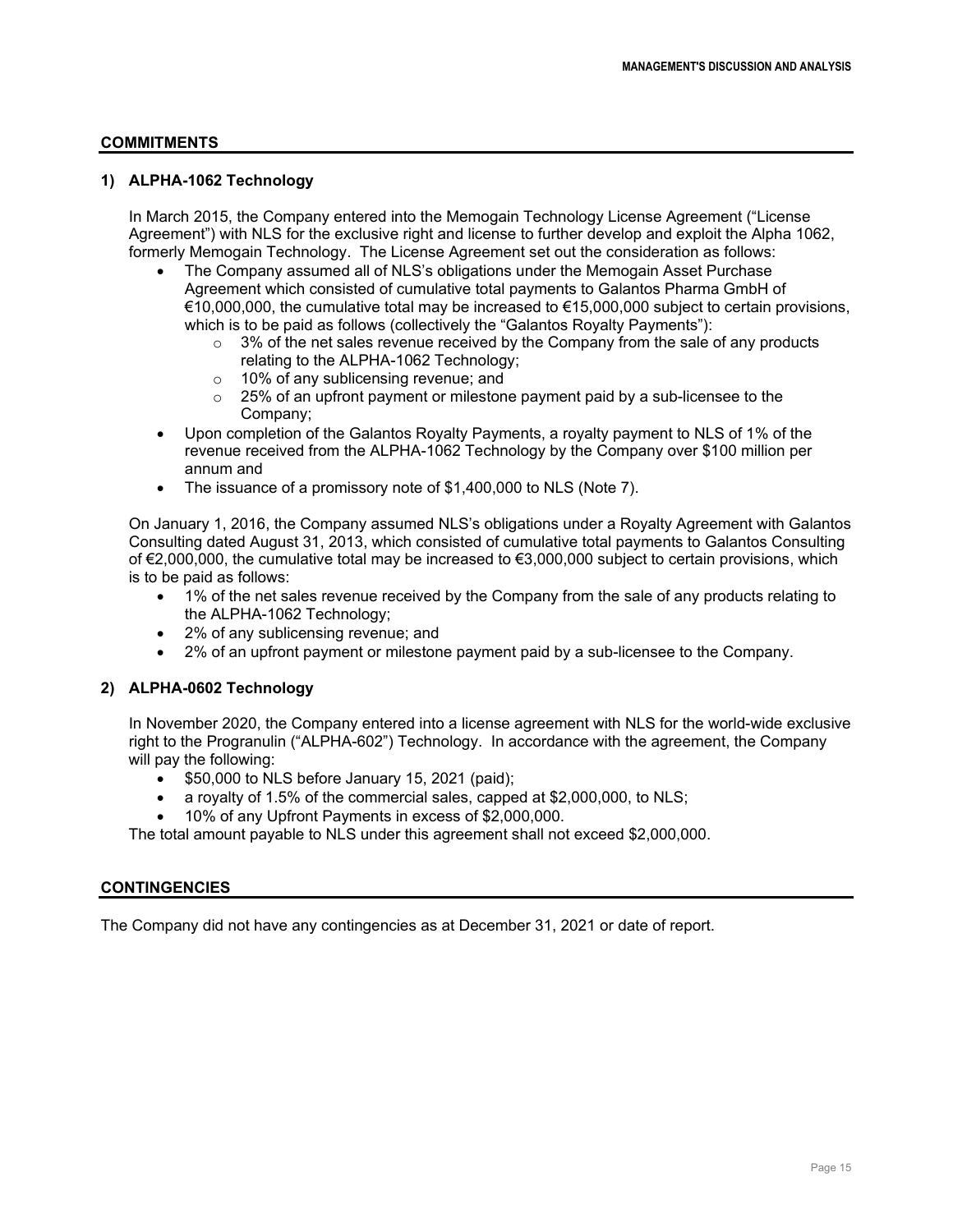### **TRANSACTIONS WITH RELATED PARTIES**

Key management personnel are those persons having authority and responsibility for planning, directing and controlling the activities of the Company, directly or indirectly. Key management personnel include the Company's executive officers and members of its Board of Directors.

In September 2018, the Company signed a management agreement with CMI Cornerstone Management Corp. ("CMI"), a company controlled by Ken Cawkell, the former CEO and a director of the Company, which requires monthly payments of \$15,000. In June 2019, the Company amended the agreement to increase the monthly fees to \$18,000. Included in the agreement is a provision for a termination payment equal to the greater of (i) \$432,000 less any fees previously paid under the agreement between June 1, 2019 and the date of termination or (ii) \$54,000.

In September 2018, the Company signed a management agreement with 9177 – 586 Quebec Inc. ("9177 Quebec"), a company controlled by Denis Kay, the Chief Scientific Officer of the Company, which requires monthly payments of \$13,333 per month for an effective term of two years. In June 2019, the Company amended the agreement to increase the monthly fees to \$15,000. Included in the agreement is a provision for a termination payment equal to the greater of (i) \$360,000 less any fees previously paid under the agreement between June 1, 2019 and the date of termination or (ii) \$45,000.

In September 2018, the Company signed a management agreement with Clearway Global, LLC ("Clearway Global"), a company controlled by Fred Sancilio, the former President and a director of the Company, which requires monthly payments of \$10,000 per month for an effective term of two years. In June 2019, the Company amended the agreement to increase the monthly fees to \$20,000. Included in the agreement is a provision for a termination payment equal to the greater of (i) \$480,000 less any fees previously paid under the agreement between June 1, 2019 and the date of termination or (ii) \$60,000. In February 2021, the Company amended the agreement to increase the monthly fees to \$24,166. On December 22, 2021, Fred Sancilio resigned as the President and director of the Company.

In August 2020, the Company signed a management agreement with Seatrend Strategy Group, ("Seatrend"), a company controlled by Jeremy Wright, the former CFO of the Company, which requires monthly payments of \$6,000. In October 2020, the Company amended the agreement to increase the monthly fees to \$15,000. Included in the agreement is a provision for a termination payment of six's month's fees. On April 12, 2022, Jeremy Wright resigned as the CFO of the Company and was paid a termination payment of \$90,000.

In February 2021, the Company signed a consulting agreement with Michael McFadden, the CEO of the Company, requiring an annual base compensation of \$500,000. Included in the agreement is a provision for a termination payment upon termination without just cause and an equity provision upon the sale or merger of the Company. The termination payment is to be paid semi-monthly over a one year period, as follows: the first six months at the current base compensation, followed by three months at ½ of the current base compensation, followed by three months at ¼ of the current base compensation. The equity provision provides for the following:

- i) in the event the Company is sold or merged at a value between \$200 million and \$500 million, equity with a value of 2% of the difference between the transaction price and \$200 million;
- ii) in the event the Company is sold or merged at a value between \$500 million and \$1 billion, equity with a value of 2.5% of the difference between the transaction price and \$200 million;
- iii) in the event the Company is sold or merged at a value above \$1 billion, equity with a value of 3% of the difference between the transaction price and \$200 million;
- iv) if the Company is neither sold nor merged, but is up-listed to the Nasdaq Exchange within 3 years of the agreement, an equity distribution equal to the value per paragraphs i) – iii) above, to be paid on the 3 year anniversary of the agreement.

In May 2021, Mr. McFadden became an employee of the Company. All other terms of his contract remained the same.

In May 2021, the Company hired Lauren D'Angelo, the Chief Commercial Officer of the Company, requiring an annual base compensation of \$350,000.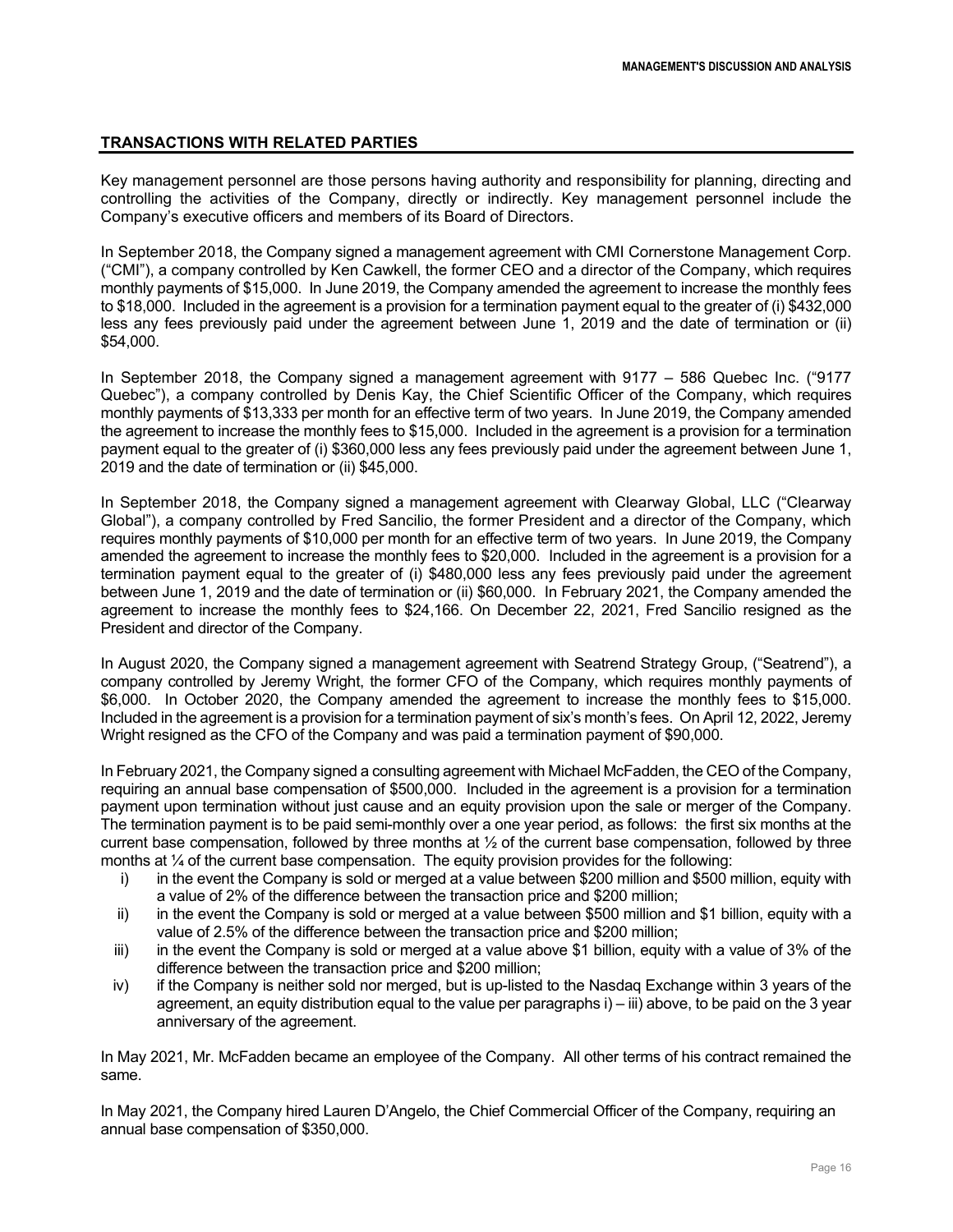In November 2021, the Company signed an employment agreement with Cedric O'Gorman, the Chief Medical Officer of the Company, requiring an annual base compensation of \$400,000. Included in the agreement is a provision for a termination payment without just cause an amount equal to annual base compensation for a period of three months.

During the year ended December 31, 2021, the Company entered into the following transactions with related parties:

- a) Incurred management fees of \$215,803 (December 31, 2020 \$191,000) and share-based compensation of \$162,563 (December 31, 2020 - \$135,132) to CMI. During the year ended December 31, 2021, CMI converted the First Note debenture into 21,712 shares of the Company for the principal and interest portion. CMI also converted its Second Note debenture into 16,625 units of the Company with each unit consisting of one common share and one-half warrant with each warrant entitling the holder to acquire one common share of the Company for CAD\$2.10 up to March 18, 2023. As at December 31, 2021, \$19,064 (December 31, 2020 - \$Nil) was included in accounts payable and accrued liabilities owing to CMI.
- b) Incurred management fees of \$163,180 (December 31, 2020 \$126,362) and share-based compensation of \$67,214 (December 31, 2020 - \$nil) to Seatrend. As at December 31, 2021, \$73 (December 31, 2020 - \$nil) was included in accounts payable and accrued liabilities to Seatrend.
- c) Incurred management fees included in research and development of \$207,450 (December 31, 2020 \$165,000) and share-based compensation included in research and development of \$112,768 (December 31, 2020 - \$142,601) to 9177 Quebec. During the year ended December 31, 2021, 9177 Quebec converted its First Note debenture into 10,856 shares of the Company for the principal and interest portion. 9177 Quebec also converted its Second Note debenture into 8,312 units of the Company with each unit consisting of one common share and one-half warrant with each warrant entitling the holder to acquire one common share of the Company for CAD\$2.10 up to March 18, 2023. As at December 31, 2021, \$27,450 (December 31, 2020 - \$Nil was included in accounts payable and accrued liabilities owing to 9177 Quebec.
- d) Incurred management fees included in research and development of \$395,833 (December 31, 2020 \$270,000) and share-based compensation included in research and development of \$417,395 (December 31, 2020 - \$166,582) to Clearway Global. During the year ended December 31, 2021, Clearway Global converted its First Note debenture into 21,712 shares of the Company for the principal and interest portion. Clearway Global also converted its Second Note debenture into 16,625 units of the Company with each unit consisting of one common share and one-half warrant with each warrant entitling the holder to acquire one common share of the Company for CAD\$2.10 up to March 18, 2023. As at December 31, 2021, \$52,512 (December 31, 2020 - \$Nil was included in accounts payable and accrued liabilities owing Clearway Global.
- e) Incurred rent, included in other general and administrative expenses, of \$4,000 to Olera LLC, a company controlled by Fred Sancilio. As of December 31, 2021, \$2,000 (December 31, 2020 - \$nil) was included in accounts payable and accrued liabilities owing to Olera LLC.
- f) Incurred share-based compensation of \$100,821 to Len Mertz, a director of the Company. During the year ended December 31, 2021, Mr. Mertz, Mertz Holdings and Mertz Trust, entities controlled by Len Mertz, converted their First Note debentures into 562,518 shares of the Company for the principal and interest portion. Additionally, their Second Note debentures were converted into 430,428 units of the Company with each unit consisting of one common share and one share purchase warrant with each warrant entitling the holder to acquire one common share of the Company for CAD\$2.10 up to March 18, 2023.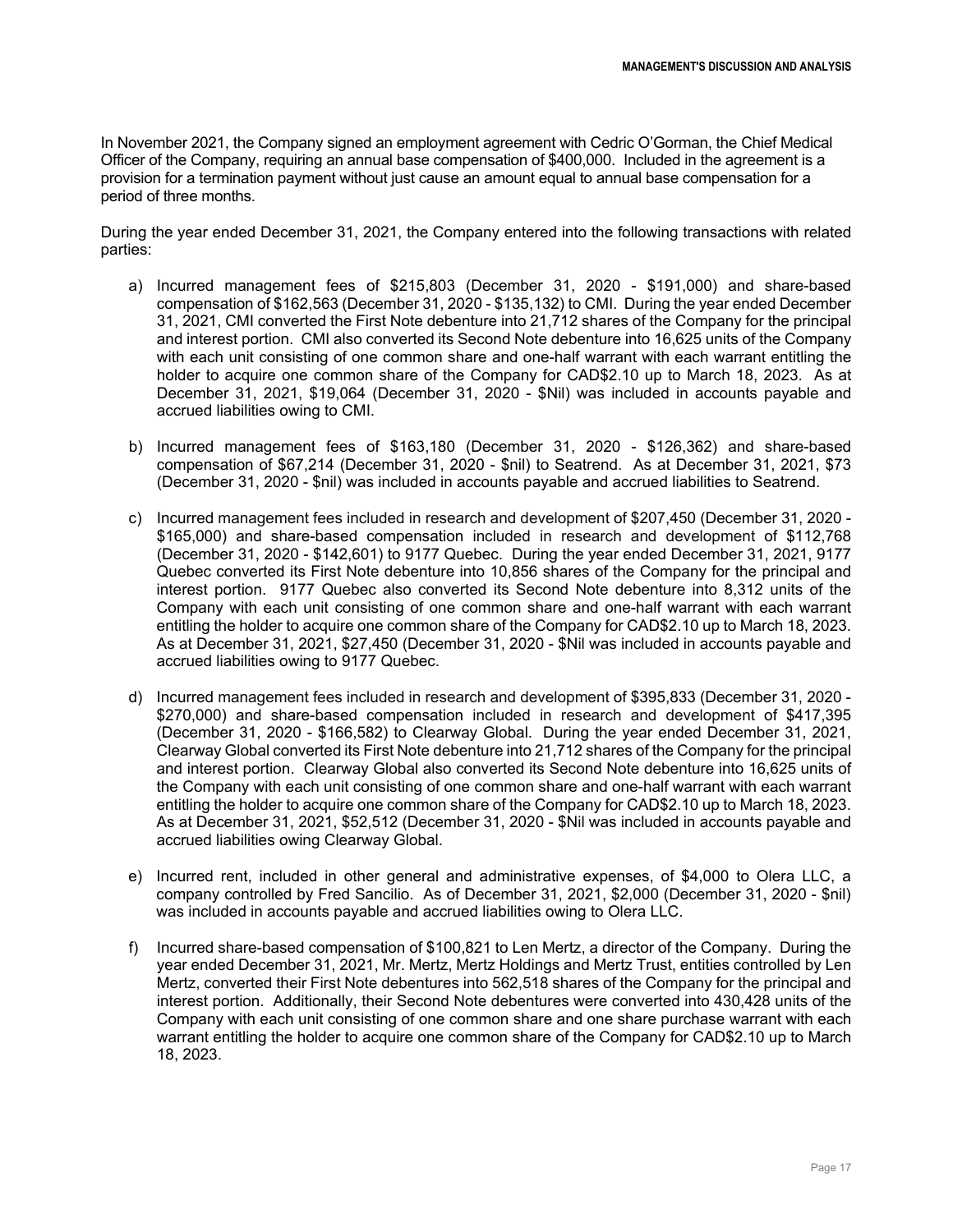- g) Incurred share-based compensation of \$80,656 to John Havens, a director of the Company. During the year ended December 31, 2021, Mr. Havens converted his First Note debenture into 492,392 shares of the Company for the principal and interest portion. Additionally, Mr. Havens converted his Second Note debenture into 376,838 units of the Company with each unit consisting of one common share and one share purchase warrant with each warrant entitling the holder to acquire one common share of the Company for CAD\$2.10 up to March 18, 2023.
- h) Incurred management fees of \$30,023 (December 31, 2020 \$nil) and share-based compensation of \$67,214 to Philip Mertz, a director of the Company. During the year ended December 31, 2021, Mr. Mertz converted his First Note debenture into 164,365 shares of the Company for the principal and interest portion. Additionally, Mr. Mertz converted his Second Note debenture into 125,854 units of the Company with each unit consisting of one common share and one share purchase warrant with each warrant entitling the holder to acquire one common share of the Company for CAD\$2.10 up to March 18, 2023.
- i) Incurred share-based compensation of \$67,214 to Rob Bakshi, a director of the Company. During the year ended December 31, 2021, Vincorp Holdings, a company controlled by Mr. Bakshi, converted its First Note debenture into 10,856 shares of the Company for the principal and interest portion. Additionally, Vicorp Holdings converted its Second Note debenture into 8,312 units of the Company with each unit consisting of one common share and one share purchase warrant with each warrant entitling the holder to acquire one common share of the Company for CAD\$2.10 up to March 18, 2023.
- j) During the year ended December 31, 2021, the Company paid \$3,642 (December 31, 2020 \$917) in legal fees and \$36,028 (December 31, 2020 – \$36,000) in administrative fees, included in other general and administrative expenses, to Cawkell Brodie LLP, a law firm where Mr. Cawkell is a managing partner. As of December 31, 2021, \$nil (December 31, 2020 - \$Nil was included in accounts payable and accrued liabilities owing to Cawkell Brodie LLP.
- k) During the year ended December 31, 2021, the Company paid \$nil (December 31, 2020 \$13,500) in other general and administrative expenses to NLS, a company formerly related by common shareholders. As at December 30, 2021, \$nil (December 31, 2020 - \$Nil was included in accounts payable and accrued liabilities owing to NLS and \$1,211,463 was owed for a promissory note.
- l) Incurred management fees and salaries of \$413,222 (December 31, 2020 \$nil) and share-based compensation of \$315,197 (December 31, 2020 - \$nil) to Mr. McFadden.
- m) Incurred management salaries and share-based compensation included in research and development of \$301,677 and \$94,559, respectively, to Lauren D'Angelo, the Company's Chief Commercial Officer. As at December 31, 2021, \$64,320 (December 31, 2020 - \$nil) was included in accounts payable and accrued liabilities owing to Ms. D'Angelo.
- n) Incurred management salaries included in research and development of \$52,804 to Cedric O'Gorman, the Company's Chief Medical Officer. As at December 31, 2021, \$16,667 (December 31, 2020 - \$nil) was included in accounts payable and accrued liabilities owing to Mr. O'Gorman.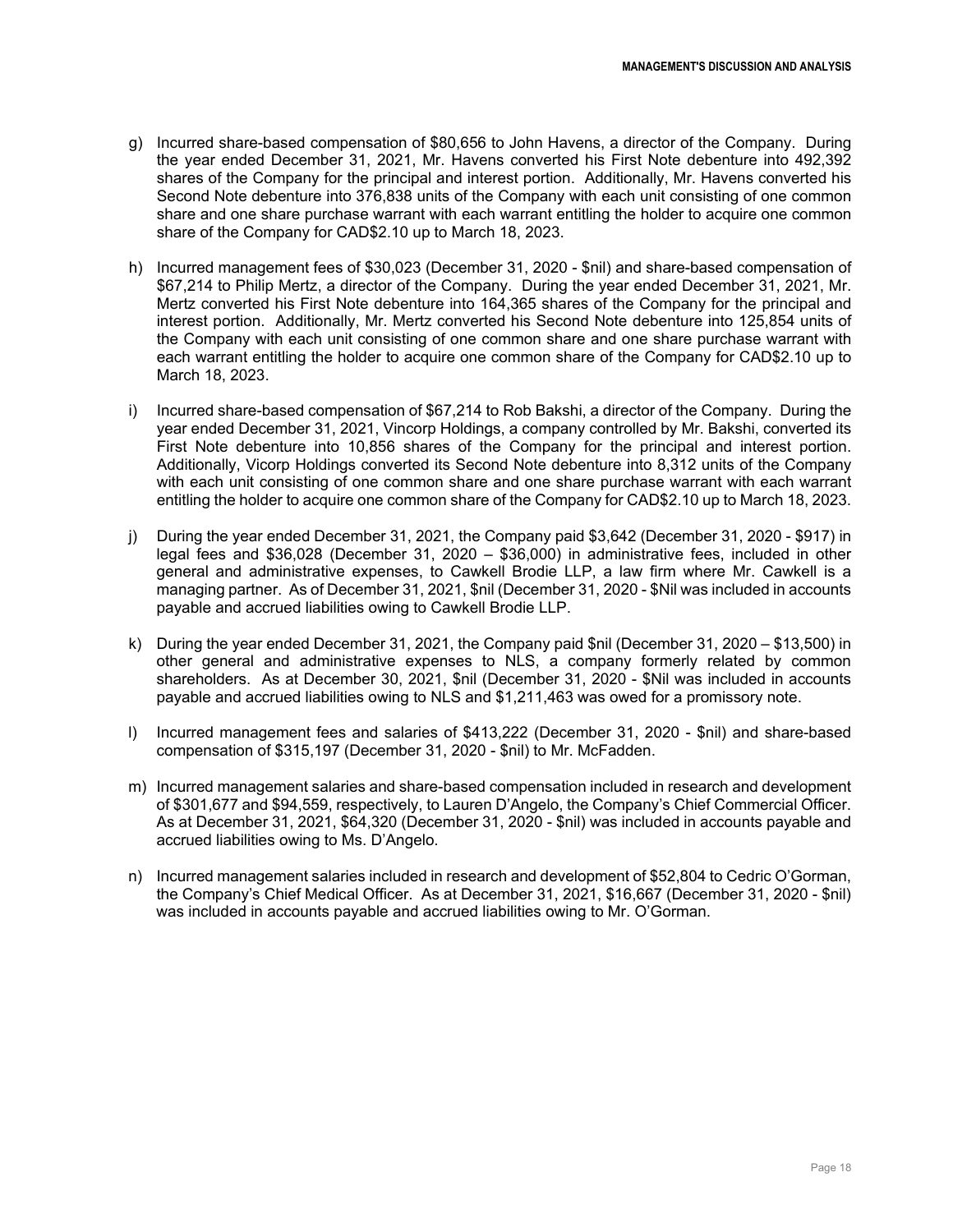Summary of key management personnel compensation:

|                                                         | For the year ended<br>December 31, |           |
|---------------------------------------------------------|------------------------------------|-----------|
|                                                         | 2021<br>2020                       |           |
|                                                         |                                    |           |
| Other general and administrative                        | 40.028                             | 49,500    |
| Management fees and salaries                            | 822,228                            | 317,362   |
| Professional fees                                       | 3,642                              | 917       |
| Research and development - management fees and salaries | 957,764                            | 435,000   |
| Share-based compensation                                | 1,485,601                          | 444,315   |
|                                                         | 3,309,263                          | 1,247,094 |

These expenditures were measured by amounts agreed upon by the transacting parties.

### **FINANCIAL INSTRUMENTS AND RISK MANAGEMENT**

Financial instruments measured at fair value are classified into one of three levels in the fair value hierarchy according to the relative reliability of the inputs used to estimate the fair values. The three levels of the fair value hierarchy are:

- Level 1 Unadjusted quoted prices in active markets for identical assets or liabilities;
- Level 2 Inputs other than quoted prices that are observable for the asset or liability either directly or indirectly; and
- Level 3 Unobservable inputs that are supported by little or no market activity, therefore requiring an entity to develop its own assumptions about the assumption that market participants would use in pricing.

The Company's financial instruments consist of cash, other receivable, tax recoverable, accounts payable, related parties payable, convertible debentures, derivative liability, and promissory note. The fair values of other receivable, tax recoverable, accounts payable, related parties payable, convertible debentures and promissory note approximates their carrying values either due to their nature or current market rates for similar instruments. Cash is measured at fair value on a recurring basis using level 1 inputs. Derivative liability is measured at fair value on a recurring basis using level 3 inputs. The continuity and valuation techniques that are used to determine the fair value of the derivative liability are described in Notes 6 and 8 of the Annual Financial Statements

The Company is exposed to a variety of financial risks by virtue of its activities including currency, credit, interest rate, and liquidity risk.

a) Currency risk

Foreign currency exchange rate risk is the risk that the fair value or future cash flows will fluctuate as a result of changes in foreign exchange rates. The Company's operations are carried out in Canada and the United States. As at December 31, 2021, the Company had net monetary assets of approximately \$13,400,000 denominated in Canadian dollars. These factors expose the Company to foreign currency exchange rate risk, which could have an adverse effect on the profitability of the Company. A 10% change in the exchange rate with the Canadian dollar would change net loss and comprehensive loss by approximately \$1,060,000. At this time, the Company currently does not have plans to enter into foreign currency future contracts to mitigate this risk, however it may do so in the future.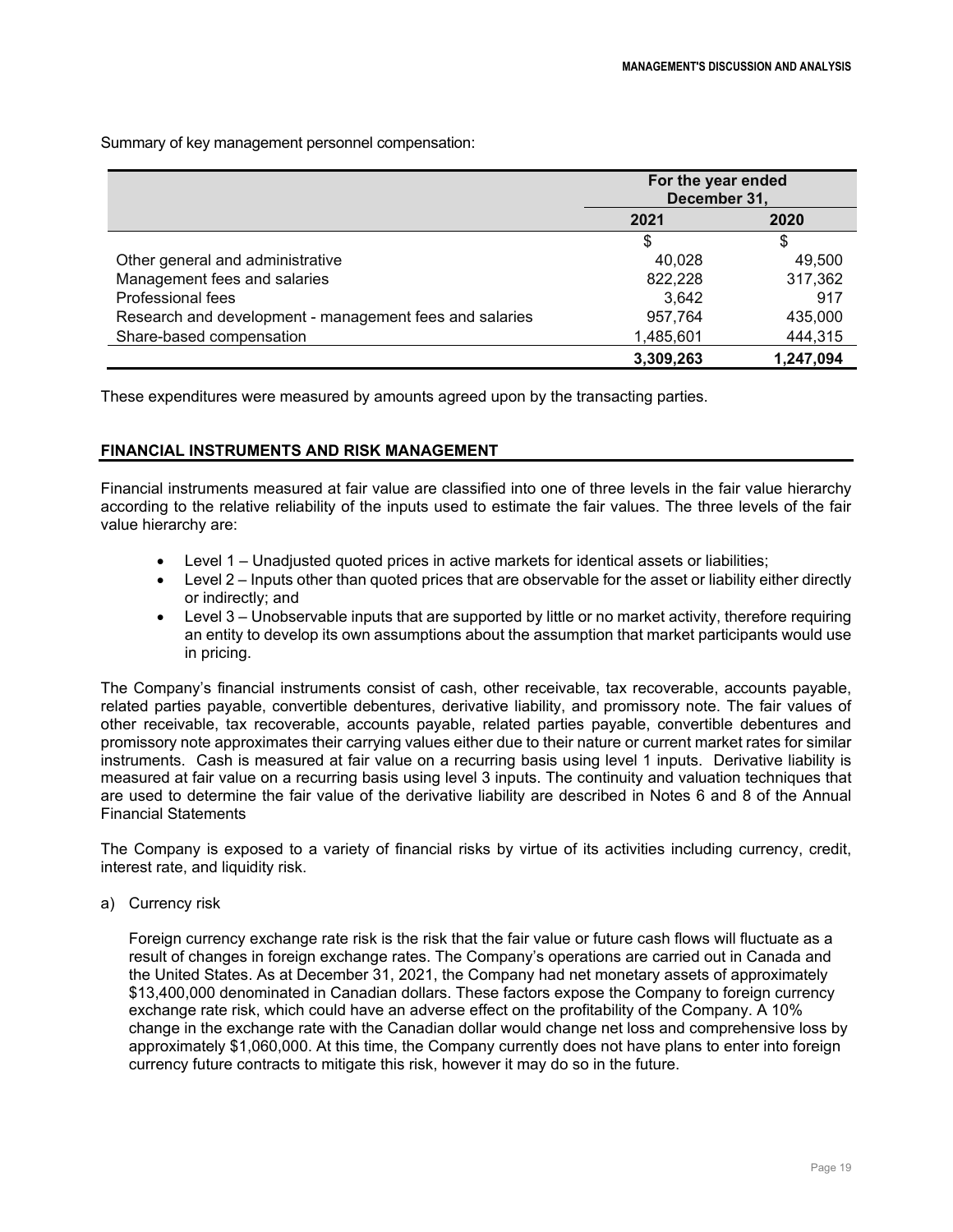#### b) Credit risk

Credit risk is the risk that one party to a financial instrument will cause a financial loss for the other party by failing to discharge an obligation.

The Company's cash is held in a large Canadian financial institution and a United States of America based financial institution. The Company maintains certain cash deposits with Schedule I financial institutions, which from time to time may exceed federally insured limits. The Company has not experienced any significant credit losses and believes it is not exposed to any significant credit risk. The Company's tax recoverable is due from the Government of Canada; therefore, the credit risk exposure is low. The Company's maximum credit risk is equal to the carrying value of cash, other receivables, and tax recoverable at December 31, 2021 and December 31, 2020.

#### c) Interest rate risk

Interest rate risk is the risk the fair value or future cash flows of a financial instrument will fluctuate because of changes in market interest rates. Financial assets and liabilities with variable interest rates expose the Company to interest rate cash flow risk. The Company does not hold any financial liabilities with variable interest rates. Financial assets and liabilities with fixed interest rates expose the Company to interest rate price risk. As at December 31, 2021, the promissory note bears interest of 2% per annum and is subject to interest rate price risk. The Company maintains bank accounts which earn interest at variable rates but it does not believe it is currently subject to any significant interest rate risk.

#### d) Liquidity risk

The Company's ability to continue as a going concern is dependent on management's ability to raise required funding through future equity issuances and through short-term borrowing. The Company manages its liquidity risk by forecasting cash flows from operations and anticipating any investing and financing activities. Management and the Board of Directors are actively involved in the review, planning and approval of significant expenditures and commitments. As at December 31, 2021, the Company had a cash balance of \$11,301,793 to settle current financial liabilities of \$1,938,313.

Contractual undiscounted cash flow requirements for financial liabilities as at December 31, 2021 are as follows:

|                                          | $\leq$ 1 Year | >1-3 Years | <b>Total</b> |
|------------------------------------------|---------------|------------|--------------|
|                                          |               |            |              |
| Accounts payable and accrued liabilities | 726,850       | ۰          | 726,850      |
| Promissory note                          | 1,211,463     | ۰          | 1,211,463    |
|                                          | 1.938.313     |            | 1,938,313    |

#### **OTHER RISKS AND UNCERTAINTIES**

The business and operations of the Company are subject to numerous risks, many of which are beyond the Company's control. The Company considers the risks set out below to be some of the most significant to potential investors in the Company, but not all of the risks are associated with an investment in securities of the Company. If any of these risks materialize into actual events or circumstances or other possible additional risks and uncertainties of which the Company is currently unaware or which it considers to be material in relation to the Company's business actually occur, the Company's assets, liabilities, financial condition, results of operations (including future results of operations), business and business prospects, are likely to be materially and adversely affected. In such circumstances, the price of the Company's securities could decline and investors may lose all or part of their investment.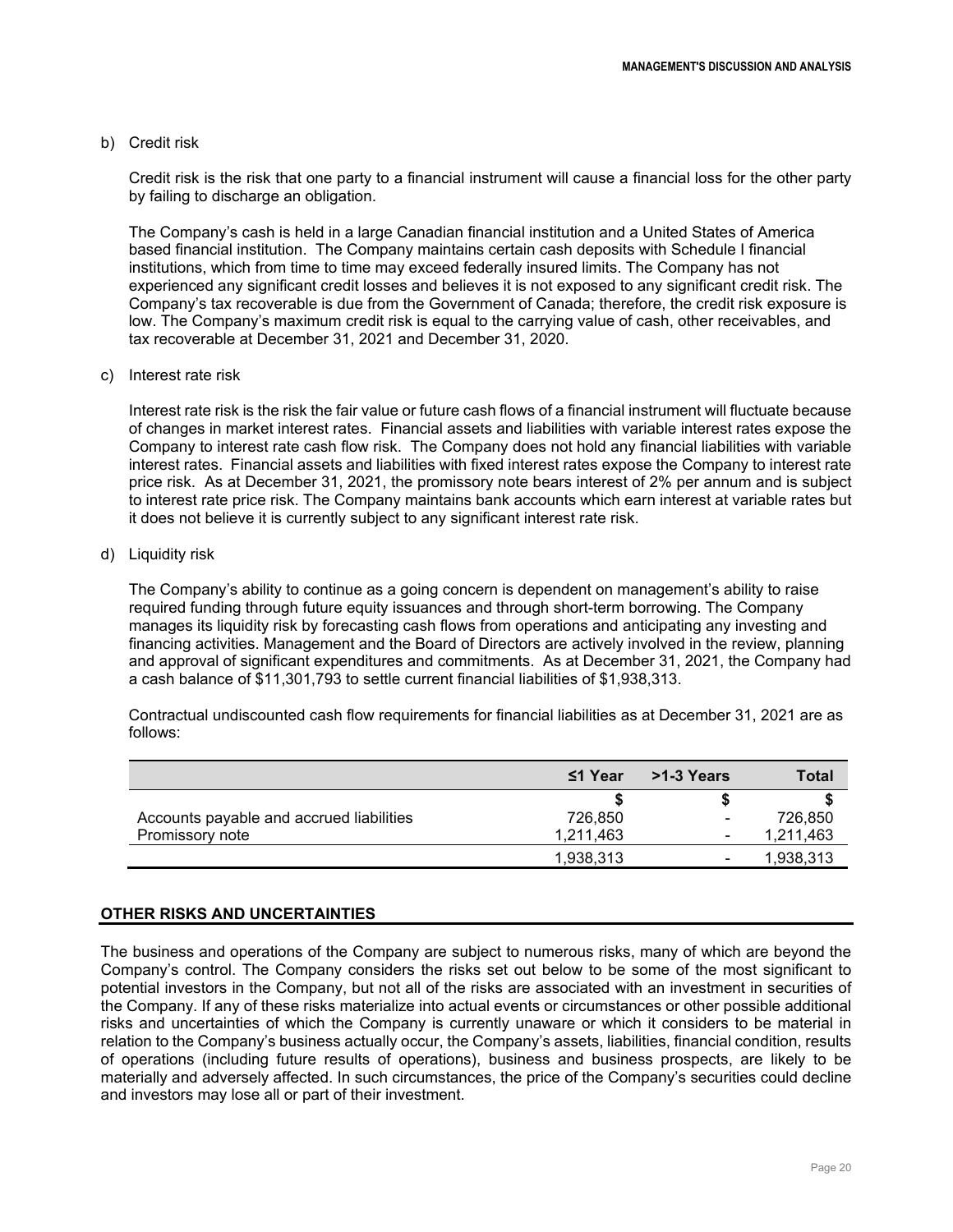#### **Global Pandemics**

The Company is subject to risks and uncertainties as a result of the ongoing COVID-19 pandemic. The Company is continuing to closely monitor the impact of the COVID-19 pandemic on its business and has taken and continues to take proactive efforts to protect the health and safety of its patients, clinical research staff and employees, and to maintain business continuity. The extent of the impact of the COVID-19 pandemic on the Company's activities remains uncertain and difficult to predict, as the response to the pandemic is ongoing and information continues to evolve. Capital markets and economies worldwide have been negatively impacted by the COVID-19 pandemic and may be further impacted in the future. Such economic disruption could have a material adverse effect on the Company's business. Policymakers around the globe have responded with fiscal policy actions to support the healthcare industry and economy as a whole. The magnitude and overall effectiveness of these actions remains uncertain.

The severity of the impact of the COVID-19 pandemic on the Company's activities will depend on a number of factors, including, but not limited to, the duration and severity of the pandemic, including the severity of any additional periods of increases or spikes in the number of cases in the areas the Company its suppliers and its manufacturers operate and areas where the Company's clinical trial sites are located; the development and spread of COVID-19 variants, the timing, extent, effectiveness and durability of COVID-19 vaccine programs or other treatments; and new or continuing travel and other restrictions and public health measures, such as social distancing, business closures or disruptions. Accordingly, the extent and severity of the impact on the Company's existing and planned clinical trials, manufacturing, collaboration activities and operations is uncertain and cannot be fully predicted. The Company may experience delays in its existing and planned clinical trials due to the worldwide impacts of the pandemic. The Company's future results of operations and liquidity could be adversely impacted by delays in existing and planned clinical trials, continued difficulty in recruiting patients for these clinical trials, delays in manufacturing and collaboration activities, supply chain disruptions, the ongoing impact on its operating activities and employees, and the ongoing impact of any initiatives or programs that the Company may undertake to address financial and operational challenges. As of the date of issuance of these consolidated financial statements, the extent to which the COVID-19 pandemic may materially impact the Company's future financial condition, liquidity or results of operations remains uncertain.

### **Financing Risks**

We have limited capital and we expect we will require funds in excess of our existing cash resources to fund operating deficits, develop existing and new products or services, establish and expand our marketing capabilities, and finance general and administrative activities. We do not currently generate sufficient cash from our businesses to fund our operations. We do not have any bank credit facility or other working capital credit line under which we may borrow funds for working capital or other general corporate purposes. If we do not have, or are not able to obtain, sufficient funds, we expect to have to delay strategic opportunities, investments, or projects. If we are unable to raise adequate funds, we may have to delay or reduce the scope of, or eliminate some or all of our current research and development. Any of these actions could have a material adverse effect on our business, results of operations or financial condition.

#### **History of Operating Losses and Negative Cash Flow from Operating Activities**

The Company has reported negative cash flow from operating activities since inception and expects to experience negative operating cash flows for the foreseeable future. The operating losses will continue as significant costs will be incurred to further the clinical development of ALPHA-1062 and development of the PGRN Technology. Until any approval from the FDA and other regulatory authorities for the sale of ALPHA-1062, the Company's working capital requirements are dependent on the Company's ability to raise capital by future issuances of common shares, debt instruments or other securities convertible into common shares or through potential partnership or strategic financing opportunities, if any become available at terms that are acceptable to the Company.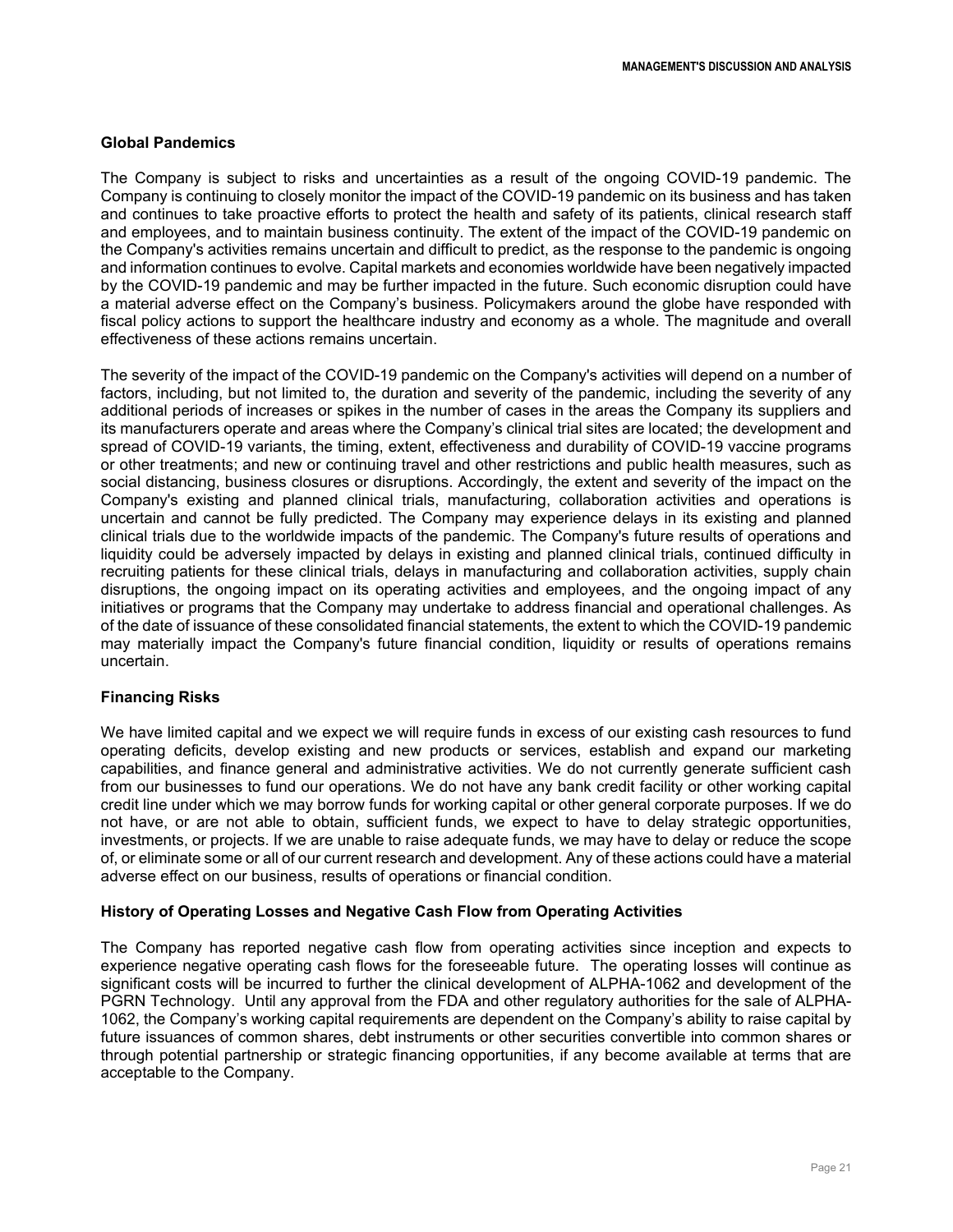### **Research and Development Risk**

The Company's organic growth and long-term success is dependent in part on its ability to successfully develop products and it will likely incur significant research and development expenditures to do so. The Company cannot be certain that any investment in research and development will yield technically feasible or commercially viable products. Furthermore, its ability to discover and develop products will depend on its ability to:

- retain key scientists as employees or partners;
- develop products internally and assist its partners with development;
- successfully complete laboratory testing and clinical trials on humans;
- obtain and maintain necessary intellectual property rights to the Company's products;
- obtain and maintain necessary U.S. and other regulatory approvals for its products;
- collaborate with third parties to assist in the development of its products; and
- enter into arrangements with third parties to co-develop, license, and commercialize its products.

The Company may not be successful in developing its drug products. Failure to introduce and advance current and new products could materially and adversely affect the Company's operations and financial condition.

### **Clinical Development Risks**

The Company must demonstrate the safety and efficacy of their products through extensive clinical testing. The Company's drug research and development programs are various stages of development including early stage of development. Numerous unforeseen events during, or as a result of, the testing process could delay or prevent required FDA and regulatory approvals and thus future commercialization of any products the Company develops, including the following:

- the results of clinical studies may be inconclusive, may demonstrate potentially unsafe drug characteristics, or may not be indicative of results that will be obtained in later clinical trials;
- the safety and efficacy results attained in the clinical studies may not be indicative of results that are obtained in later clinical trials;

after reviewing clinical study results, the Company or its partners or collaborators may abandon projects that were previously thought to be promising.

Clinical studies are very expensive, can run into unexpected difficulties and the outcomes are uncertain. The final data collected from studies the Company conducts may not be sufficient to support the further clinical development of ultimately regulatory approval of such product(s). Clinical studies of the Company's products may not be completed on schedule or on budget. The Company's failure to complete any of its clinical studies on schedule or on budget, or its failure to adequately demonstrate the safety and efficacy of any of the products it develops, could delay or prevent regulatory approval of such products, which could adversely affect the Company's business, financial condition, and results of operations.

### **Retention of Skilled Management**

Our success depends to a significant extent on our ability to identify, hire, and retain qualified creative, technical and managerial personnel in a competitive job market. We expect competition for personnel with the specialized creative and technical skills needed to create our products and provide our services will continue to intensify in future. Our competitors may be able to offer a work environment with higher compensation or more opportunities to work with cutting-edge technology than we can. If we are unable to retain our key personnel or appropriately match skill sets with our needs, we would be required to expend significant time and financial resources to identify and hire new qualified personnel and to transfer significant internal historical knowledge, which might significantly delay or prevent the achievement of our business objectives.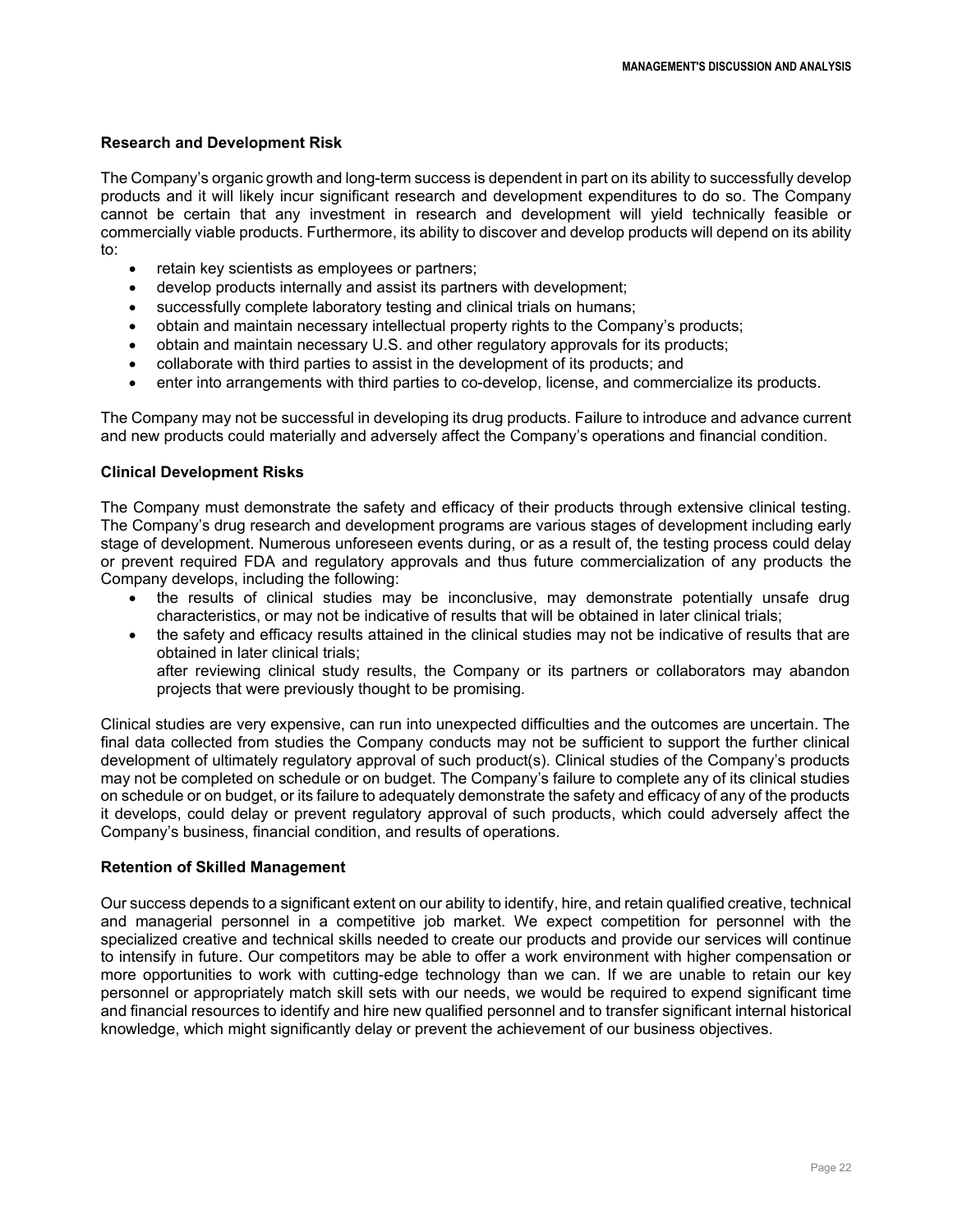#### **Intellectual Property**

Patents issued or licensed to the Company and trademarks registered or licensed to the Company may be infringed upon by the products or processes of others. We hold a number of trademarks and copyrights relating to certain significant products. We rely on patent laws and contractual provisions to protect these patents, and there can be no assurance that third parties will not infringe or misappropriate our patents. The monitoring and enforcement against the unauthorized use of our intellectual property rights could entail significant expenses and could prove difficult or impossible. As well, the laws of other countries in which we may choose to market our products may afford little or no effective protection of our intellectual property. If we lose some or all of our intellectual property rights, our business may be materially adversely affected.

#### **Dilution to Current Shareholders**

In order to finance our operations, we have raised funds through the issuance of common shares and securities convertible into common shares and expect to do so again in future. We cannot predict the size of future issuances of common shares or the size or terms of future issuances of debt instruments or other securities convertible into common shares, or the effect, if any, that future issuances and sales of our securities will have on the market price of our common shares. Sales or issuances of substantial numbers of common shares, or the perception that such sales could occur, may adversely affect the market price of our common shares. With any additional sale or issuance of common shares, or securities convertible into common shares, our investors will suffer dilution to their voting power.

### **ACCOUNTING PRONOUNCEMENTS NOT YET ADOPTED**

A number of amendments to standards and interpretations applicable to the Company are not yet effective for the year ended December 31, 2021 and have not been applied in preparing these condensed interim consolidated financial statements nor does the Company expect these amendments to have a significant effect on its condensed interim consolidated financial statements.

### **DISCLOSURE OF CONTROLS AND PROCEDURES AND INTERNAL CONTROL OVER FINANCIAL REPORTING**

The CFO, together with other members of management, have designed the Company's disclosure controls and procedures in order to provide reasonable assurance that material information relating to the Company and its consolidated subsidiaries would be known to them, and by others, within those entities.

Management has also designed internal controls over financial reporting to provide reasonable assurance regarding the reliability of financial reporting and the preparation of the financial statements in accordance with IFRS. Management has assessed the effectiveness of the Company's internal control over financial reporting as of the year ended December 31, 2021.

While the officers of the Company have designed the Company's disclosure controls and procedures and internal controls over financial reporting, they expect that these controls and procedures may not prevent all errors and fraud. A control system, no matter how well conceived or operated, can only provide reasonable, not absolute assurance that the objectives of the control system are met.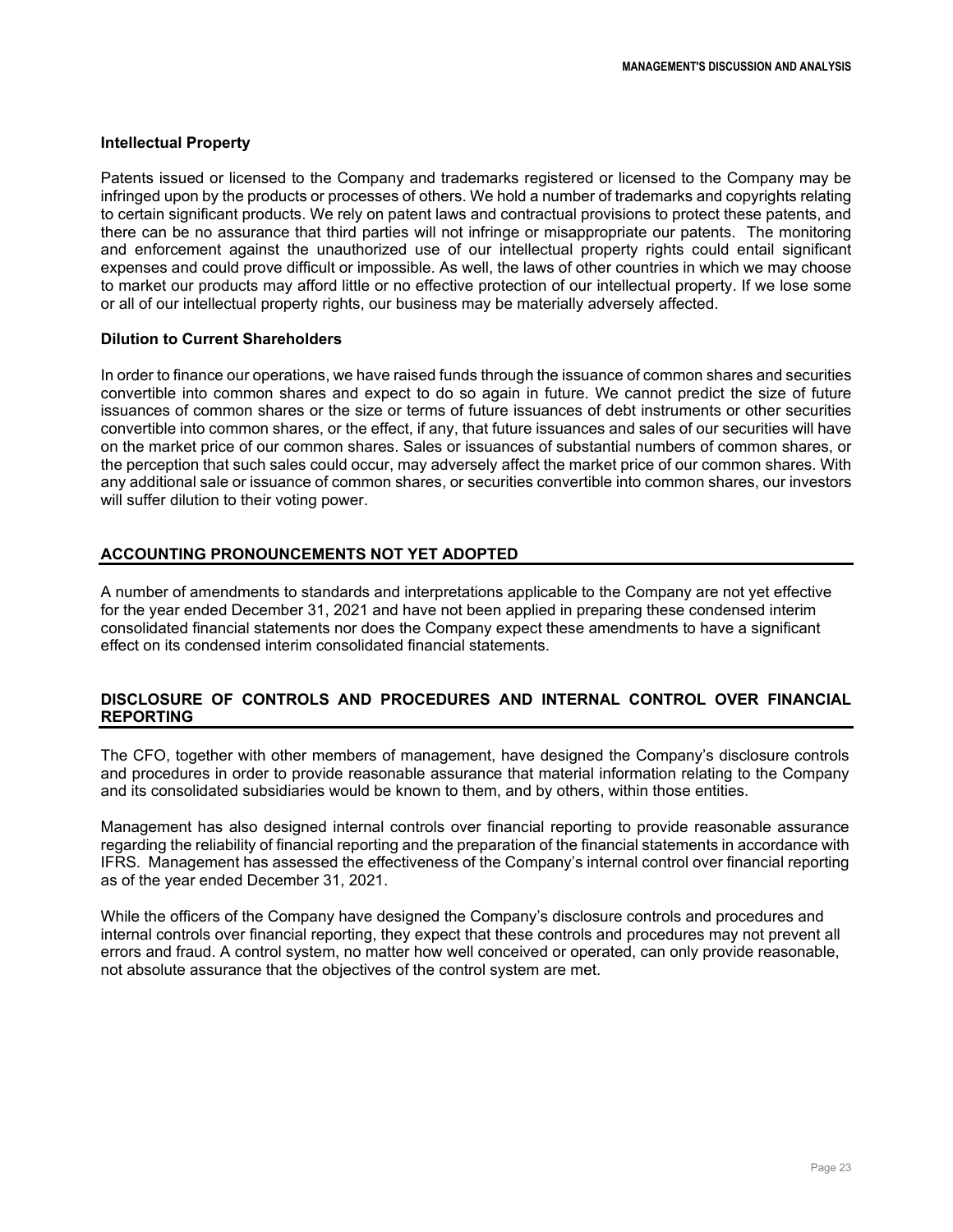# **DISCLOSURE DATA FOR OUTSTANDING COMMON SHARES, OPTIONS, AND WARRANTS**

The Company is authorized to issue the following share capital:

- Unlimited common voting shares without par value ("Common share")
- Unlimited Class A restricted voting shares without par value ("Restricted share")
- Unlimited Class B preferred Series A shares without par value ("Class B preferred shares")

Below is a summary of the common shares issued, stock options, and share purchase warrants as at December 31, 2021 and the date of this report:

|                                       | December 31,<br>2021 | Date of this<br><b>Report</b> |
|---------------------------------------|----------------------|-------------------------------|
|                                       |                      |                               |
| Common shares                         | 60,606,931           | 61,023,450                    |
| <b>Restricted shares</b>              | 7,000,000            | 7,000,000                     |
| Class B preferred shares              | 7,916,380            | 7,916,380                     |
| Common share options                  | 5,297,597            | 5,911,071                     |
| ACI Canada legacy performance options | 9,941,057            | 9,591,057                     |
| Warrants                              | 15,981,290           | 15,981,290                    |

# **Common share options**

The Company has issued incentive options to certain directors, officers, and consultants of the Company. As of the date of this report, the following share options are outstanding and exercisable:

| <b>Options</b><br>Outstanding | <b>Options</b><br><b>Exercisable</b> | <b>Exercise Price</b> | <b>Expiry Date</b> |
|-------------------------------|--------------------------------------|-----------------------|--------------------|
| 200,000                       | 200,000                              | 1.68 (CAD\$2.10)      | March 29, 2023     |
| 31,513                        | 31,513                               | 0.57 (CAD\$0.714)     | September 21, 2023 |
| 39,154                        | 39,154                               | 0.40                  | June 1, 2029       |
| 39,154                        | 39,154                               | 0.40                  | July 22, 2030      |
| 2,700,000                     |                                      | 0.72 (CAD\$0.90)      | August 3, 2031     |
| 400,000                       | 150,000                              | 1.22                  | August 16, 2031    |
| 131,250                       | 131,250                              | 0.80                  | August 16, 2031    |
| 1,690,000                     | 687,500                              | 0.90 (CAD\$1.12)      | December 20, 2031  |
| 230,000                       |                                      | 0.84 (CAD\$1.05)      | February 14, 2032  |
| 450,000                       |                                      | 0.74 (CAD \$0.93)     | April 11, 2032     |
| 5.911.071                     | 1,278,571                            |                       |                    |